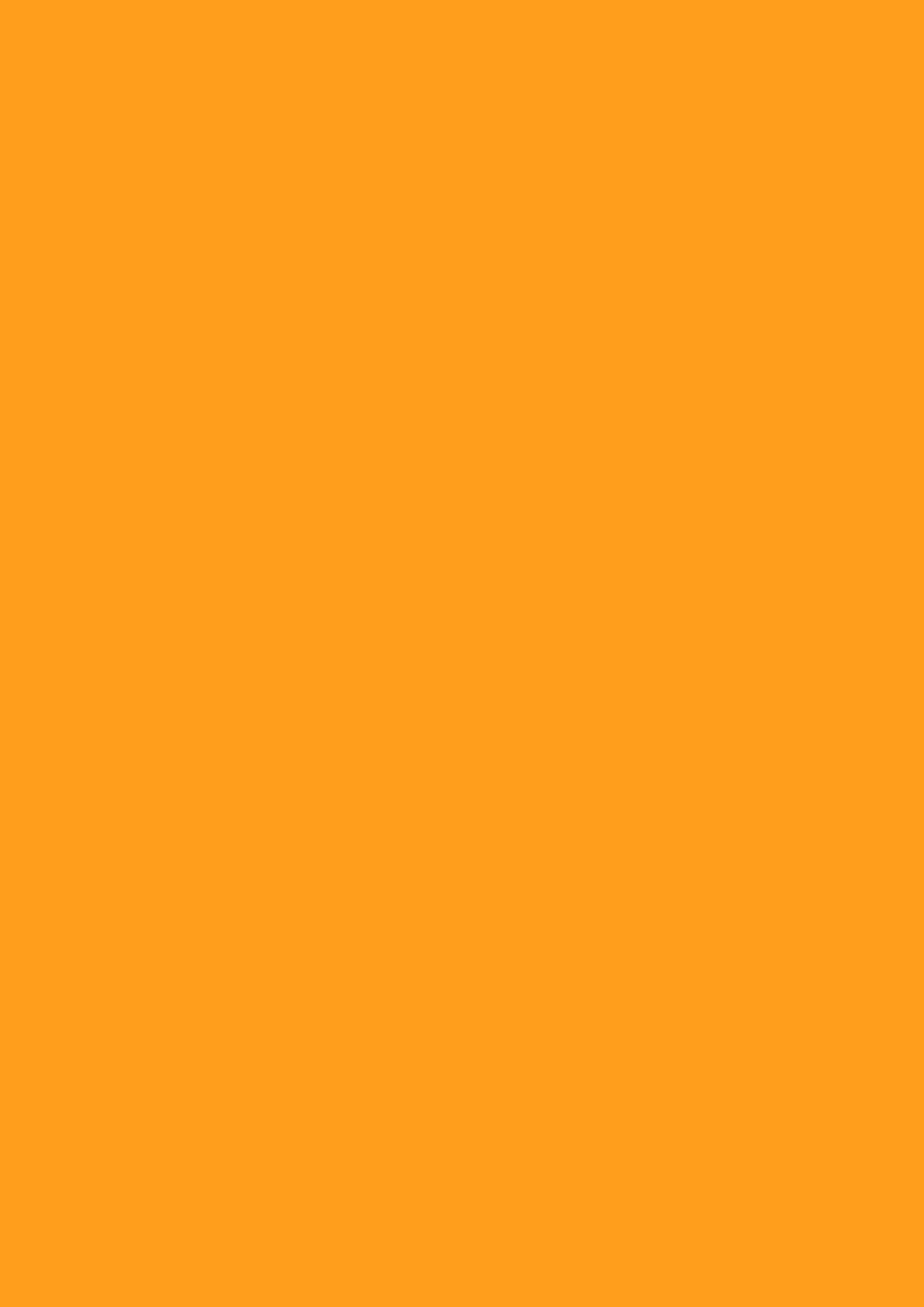## **Important Notice**

This booklet contains the usual Terms and Conditions for all our home loans. The Contract for the Loan is made up of these Terms and Conditions and a Schedule setting out the particulars of the Loan. By signing and returning the Schedule to us you agree to be bound by the relevant terms of the Contract as set out in both documents.

**Please note:** This booklet does not contain all the information we are required to give you before you enter into the Contract. Other information is contained in the Schedule. Please read both documents carefully. If you do not fully understand these documents, please ask one of our Customer Service Officers to help you.

For general information about our banking services see our Banking Services Rights and Obligations, available on our website or at any branch. It includes information about how we keep your information confidential and what to do if you get into financial difficulty.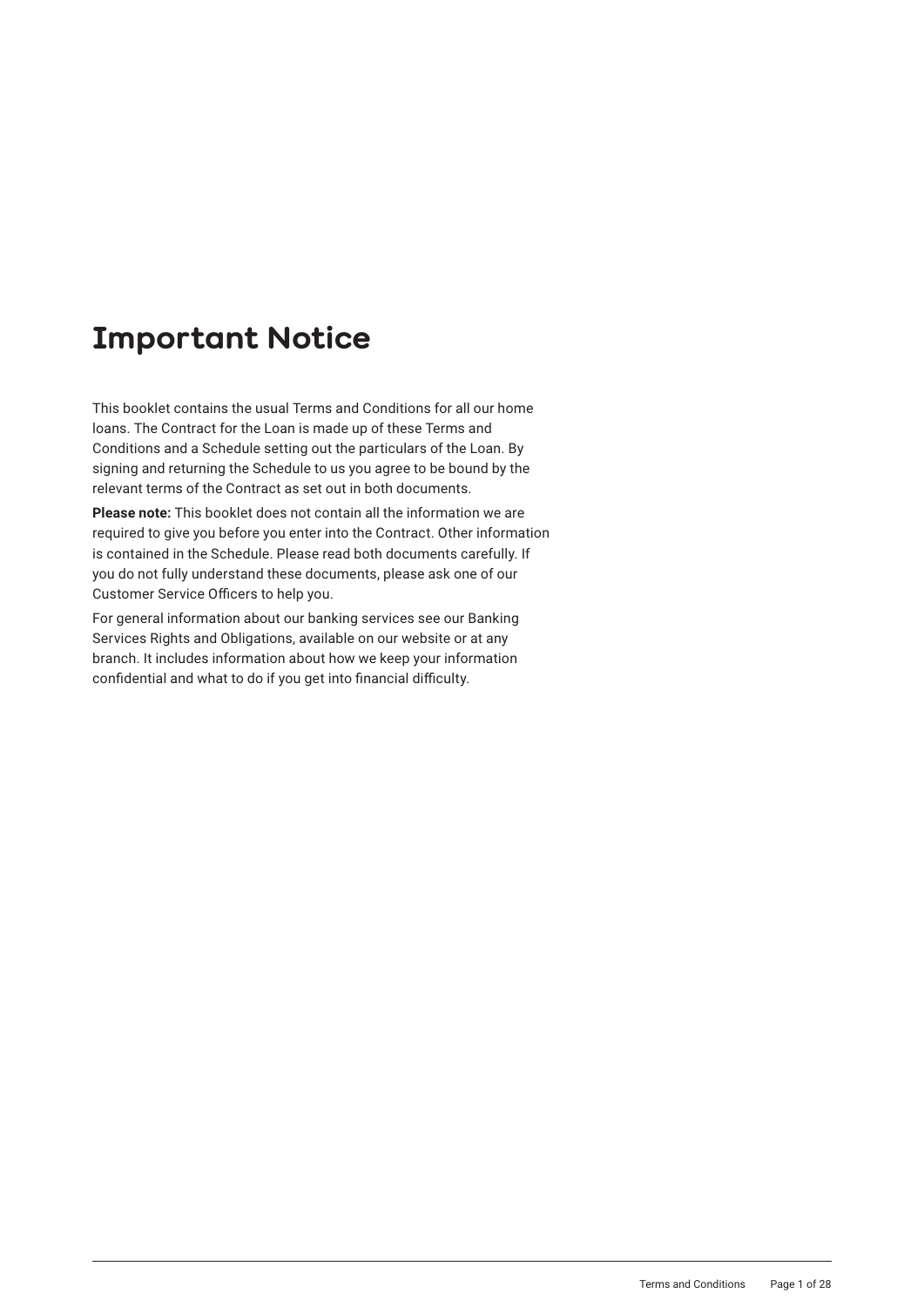## **Contents**

| <b>Important Notice</b>                                   | 1  |
|-----------------------------------------------------------|----|
| Part A<br><b>General Terms and Conditions (all loans)</b> | 4  |
| Definitions                                               | 4  |
| A.2 Conditions of Contract                                | 5  |
| <b>Banking Code of Practice</b>                           | 5  |
| Your Loan                                                 | 5  |
| A.5<br>Annual percentage rate                             | 6  |
| Interest charges                                          | 6  |
| Fees and charges                                          | 7  |
| Repayments                                                | 7  |
| Assumptions                                               | 7  |
| A.10 Statements of account                                | 8  |
| A.11 Changes to the Contract and notification             | 8  |
| A.12 Security                                             | 10 |
| A.13 Insurance                                            | 10 |
| A.14 Lenders' mortgage insurance                          | 10 |
| A.15 Further conditions                                   | 10 |
| A.16 Agents                                               | 11 |
| A.17 Assignment of rights and disclosures                 | 11 |
| A.18 Warranties                                           | 11 |
| A.19 Enforcement expenses                                 | 11 |
| A.20 Amount owing                                         | 11 |
| A.21 Default                                              | 11 |
| A.22 Severance                                            | 13 |
| A.23 Conditions precedent                                 | 13 |
| A.24 [intentionally left blank]                           | 14 |
| A.25 Mistaken Payments                                    | 14 |
| A.26 Online banking, phone banking and cards              | 14 |
|                                                           |    |

| Part B     | <b>Special Conditions</b>                               | 15<br>15 |
|------------|---------------------------------------------------------|----------|
| B.1        | Home loan access facility                               | 15       |
| B.2        | [intentionally left blank]                              | 16       |
| B.3        | Linked credit card account                              | 16       |
|            | B.4 Periodic debit authority                            | 16       |
| <b>B.5</b> | First home owners' scheme                               | 16       |
| B.6        | Capped Rate Home Loan terms<br>and conditions           | 16       |
| B.7        | Reverse Mortgage                                        | 16       |
| Part C     | <b>Construction Loan Terms and Conditions</b>           | 19       |
| C.1        | Building or improving your home                         | 19       |
| Part D     | <b>Equity Loan Terms and Conditions</b>                 | 20       |
| D.1        | <b>Credit limit</b>                                     | 20       |
| D.2        | Loan payable on demand                                  | 20       |
| D.3        | Cancellation of credit limit                            | 20       |
| D.4        | Statements of account                                   | 20       |
| D.5        | <b>Facility Review</b>                                  | 20       |
| Part E     | <b>Fixed Interest Rate Loan Terms</b><br>and Conditions | 21       |
| E.1        | Annual percentage rate                                  | 21       |
|            | E.2 Early repayments                                    | 21       |
| E.3        | Prepayment or Loan Variations                           | 21       |
| E.4        | <b>Excess Repayments</b>                                | 22       |
| Part F     | <b>Credit Guide</b>                                     | 23       |
| F.1        | Dispute resolution process                              | 23       |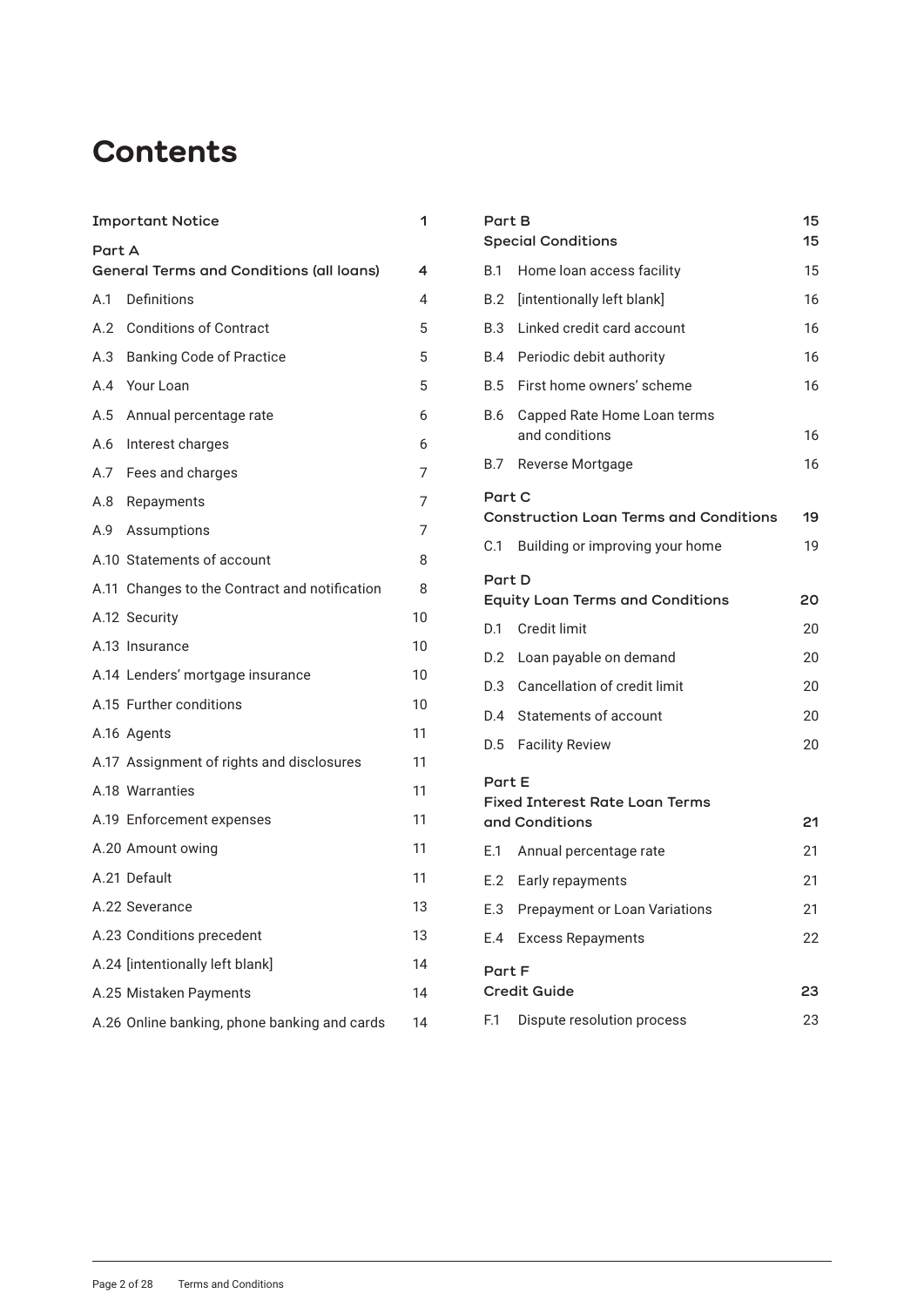| Part G |                                                                                                           |    |
|--------|-----------------------------------------------------------------------------------------------------------|----|
|        | <b>Information Statement</b>                                                                              | 24 |
| G.1    | Things you should know about your<br>proposed credit contract                                             | 24 |
| G.2    | The Contract                                                                                              | 24 |
| G.3    | How can I get a copy of the final Contract?                                                               | 24 |
| G.4    | Can I terminate the Contract?                                                                             | 24 |
| G.5    | Can I pay my credit contract out early?                                                                   | 24 |
| G.6    | How can I find out the pay out figure?                                                                    | 24 |
| G.7    | Will I pay less interest if I payout my<br>Contract early?                                                | 24 |
| G.8    | Can my Contract be changed by your<br>credit provider?                                                    | 24 |
| G.9    | Will I be told in advance if my credit<br>provider is going to make a change in<br>the Contract?          | 25 |
|        | G.10 Is there anything I can do if I think that<br>my Contract is unjust?                                 | 25 |
| G.11   | Do I have to take out insurance?                                                                          | 25 |
|        | G.12 Will I get details of my insurance cover?                                                            | 25 |
|        | G.13 If the insurer does not accept my proposal,<br>will I be told?                                       | 25 |
|        | G.14 In that case, what happens to the premiums? 25                                                       |    |
|        | G.15 What happens if my credit contract ends<br>before any insurance contract over<br>mortgaged property? | 26 |
|        | G.16 If my Contract says I have to give a<br>mortgage, what does this mean?                               | 26 |
|        | G.17 Should I get a copy of my mortgage?                                                                  | 26 |
|        | G.18 Is there anything that I am not allowed to<br>do with the property I have mortgaged?                 | 26 |

| G.19 What can I do if I find that I cannot afford<br>my repayments and there is a mortgage<br>over Property? | 26 |
|--------------------------------------------------------------------------------------------------------------|----|
| G.20 Can my credit provider take or sell the<br>mortgaged property?                                          | 26 |
| G.21 What do I do if I cannot make a repayment?                                                              | 26 |
| G.22 What if my credit provider and I cannot<br>agree on a suitable arrangement?                             | 26 |
| G.23 Can my credit provider take action                                                                      |    |
| against me?                                                                                                  | 26 |
| G.24 Do I have any other rights and obligations?                                                             | 27 |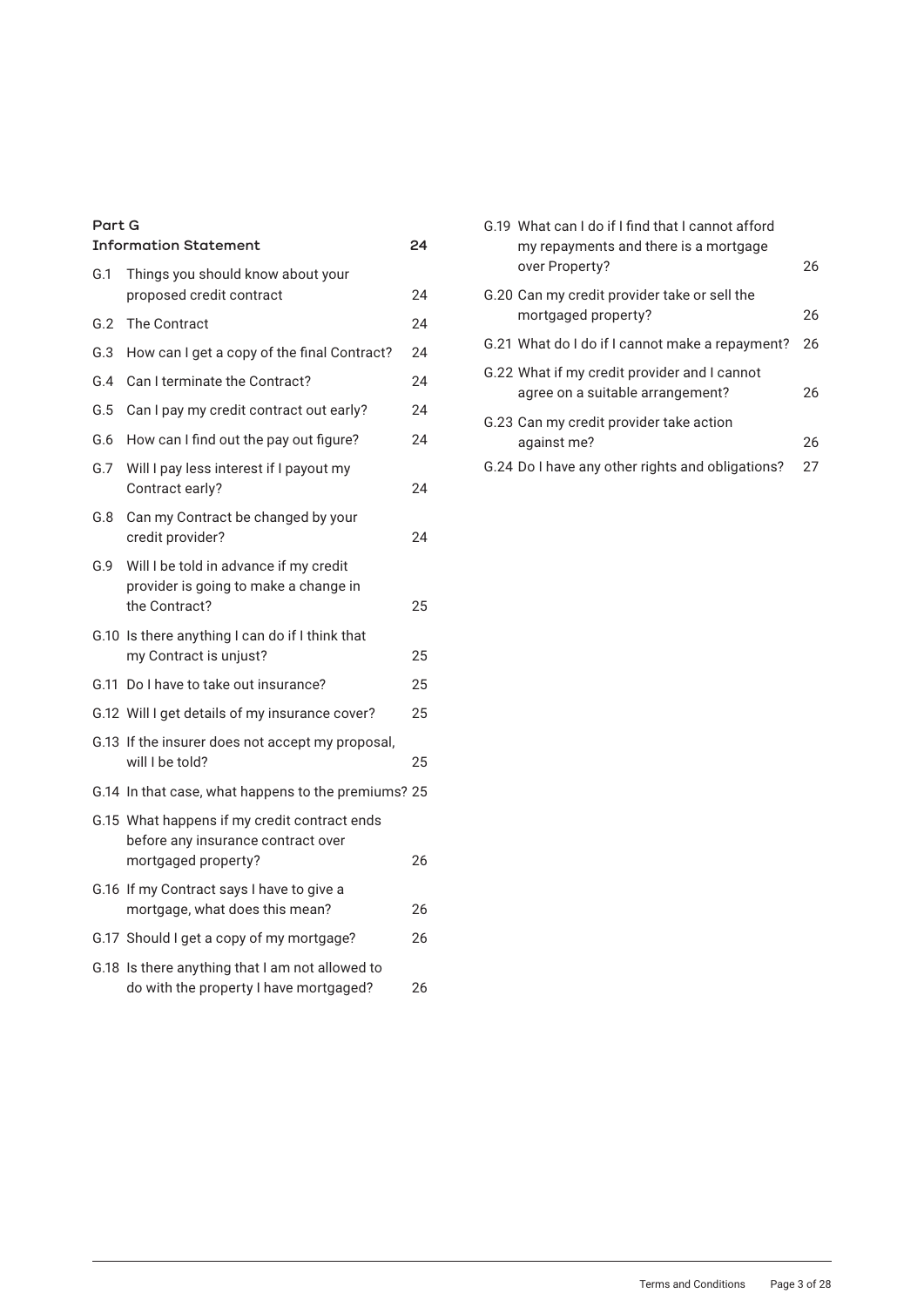#### **Part A**

# **General Terms and Conditions (all loans)**

#### **A.1 Definitions**

**Amount of Credit** means the Amount of Credit, Maximum Amount of Credit or Credit Limit (as relevant) stated in the Schedule.

**Business Day** means a weekday including local public holidays but excluding holidays observed on a national basis.

**Contract** means the Schedule you sign and Part A and any other Parts of these Terms and Conditions as specified in the Schedule.

**Credit Code** means Schedule 1 of the National Consumer Credit Protection Act 2009 (Cth) and includes any instruments made under that Schedule and regulations made under that Act for the purposes of that Act.

**Land Titles Office** means the body described below (or its successor) that exists in the State or Territory where the land shown in the Schedule under 'Security' is located.

| New South Wales              | <b>Land Registry Services</b>        |
|------------------------------|--------------------------------------|
| Victoria                     | Land Titles Office                   |
| Queensland                   | Titles Registry Office               |
| Western Australia            | Landgate                             |
| South Australia              | Land Services and Land Titles office |
| Tasmania                     | Land Titles Office                   |
| Australian Capital Territory | Land Titles Office                   |
| <b>Northern Territory</b>    | Land Titles Office                   |
|                              |                                      |

**Loan** means that part of the Amount of Credit we provide to you under the Contract.

**Loan Account** means the account the Bank opens in your name to record transactions under the Contract.

**Mistaken Internet Payment** means a payment through a 'Pay Anyone' internet banking facility where funds are paid into the account of an unintended recipient, being an individual, as a result of the BSB number and/or account number, or PayID being incorrect due to an error by the person initiating the transaction or that person having been given the wrong BSB number and/ or account number, or PayID. This does not include:

- **–** payments made using BPAY; or
- **–** payments made using a facility designed primarily for use by a business and established primarily for business purposes.

**NPP** means the New Payment Platform.

**NPP Payment** means a Pay Anybody payment that is cleared and settled via the NPP.

**NPP Procedures** means the procedures relating to the NPP with which industry participants in the NPP (including Bankwest) must comply.

**Offset Account** means a deposit account with the Bank which the Bank advises is eligible to be nominated as an Offset Account to be linked to the Loan Account. You will only be entitled to nominate an Offset Account if the Schedule says you can and if the Offset Account is in the same name(s) and capacity(ies) as the Borrower(s). If the Offset Account is in more than one name, each Borrower must be authorised to operate the Offset Account alone.

**PayID** means a smart address for NPP Payments, composed of a PayID Type linked to an account.

**PayID Type** means a piece of recognisable and memorable information that can be linked to an account to create a PayID. PayID types include phone number, email address, Australian Business Numbers and other organisational identifications. We will let you know what PayID Type/s we will accept to link to a Loan Account.

**Proscribed Person** means a person who appears to us to be any of the following:

- a) a proscribed person or entity under the Charter of the United Nations Act 1945 (Cth);
- b) in breach of the laws of any jurisdiction relating to money-laundering or terrorism financing;
- c) a person with whom dealings are proscribed by the government or a regulatory authority of any jurisdiction; or
- d) a person acting on behalf of, or for the benefit of, a person referred to above.

**Receiving ADI** means an ADI which is a subscriber to the ePayments Code and whose customer has received a payment which you have reported as being a Mistaken Internet Payment.

**Sanctioned Jurisdiction** means certain jurisdictions, which are the subject of Australian or international sanctions, and which may be found at commbank.com. au/sanctionedcountries (this list may change from time to time without notice to you).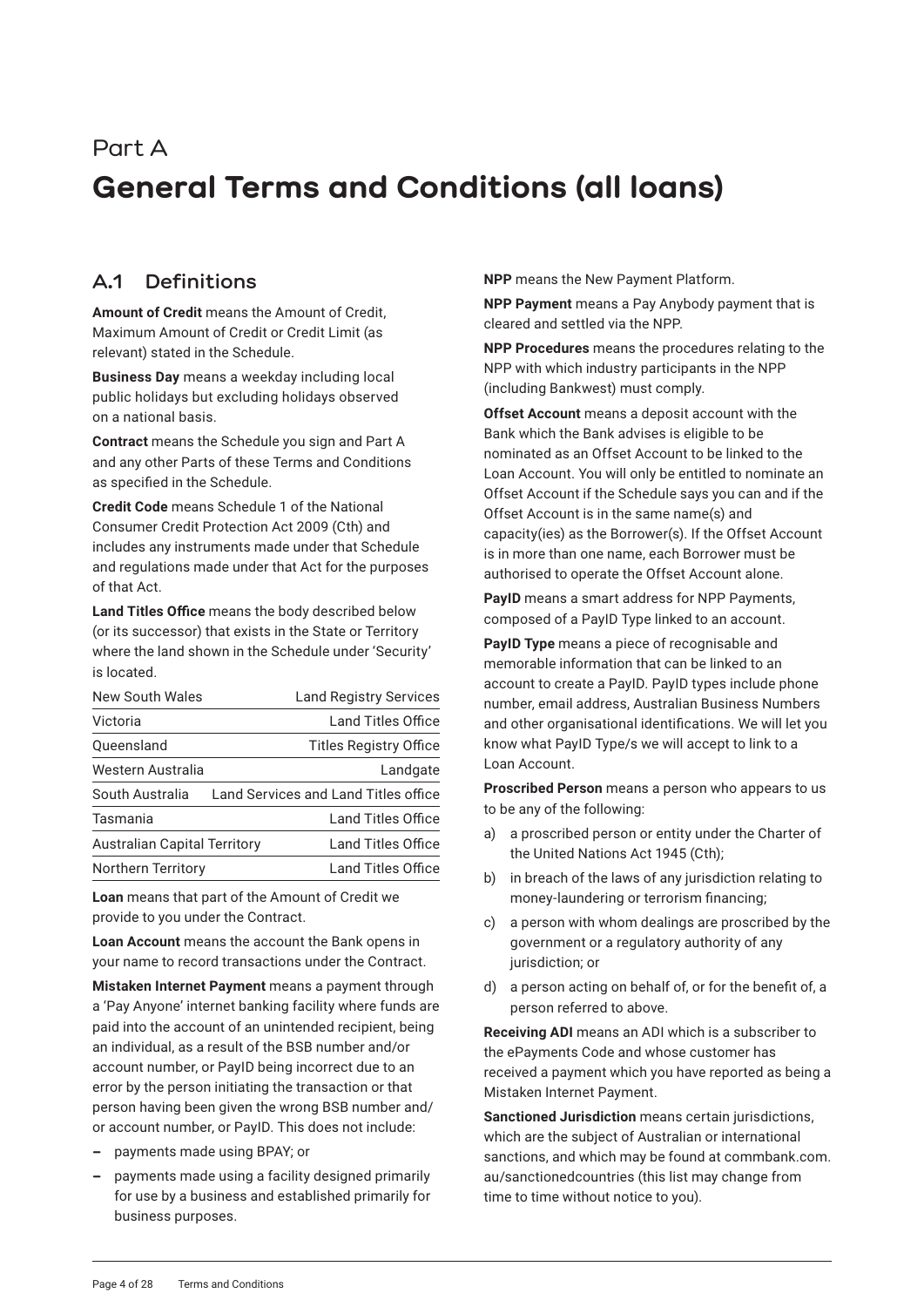**Schedule** means the Schedule which records the particulars of the Contract and includes a Financial Table.

**Security** means any security (including any guarantee) stated in the Schedule (or any security substituted for it with the Bank's consent).

**Small Business** has the same meaning given in the Banking Code of Practice.

**State Revenue Office** means the body described below (or its successor) that exists in the State or Territory where the property shown in the Schedule under 'Security' is located or the security referred therein is entered into:

| New South Wales                     | Office of State Revenue                       |
|-------------------------------------|-----------------------------------------------|
| Victoria                            | State Revenue Office                          |
| Queensland                          | Office of State Revenue                       |
| Western Australia                   | Office of State Revenue                       |
| South Australia                     | <b>State Taxation Office</b>                  |
| Tasmania                            | State Revenue Office                          |
| <b>Australian Capital Territory</b> | <b>ACT Revenue Office</b>                     |
| Northern Territory                  | Office of the<br><b>Commissioner of Taxes</b> |

**Unpaid Balance** means the difference between all amounts credited and all amounts debited to your Loan Account.

**We**, **us**, **the Bank** or **Bankwest** means Bankwest, a division of Commonwealth Bank of Australia ABN 48 123 123 124 AFSL/Australian credit licence 234945 and its successors and assigns.

**you** means the Borrower named in the Schedule and 'your' has a corresponding meaning. If more than one person comprises the Borrower, 'you' means each of them separately and all of them jointly.

## **A.2 Conditions of Contract**

- A.2.1 The Contract for the Loan comprises the Schedule, this Part A and Parts B, C, D or E of this booklet as specified in the Schedule.
- A.2.2 To the extent of any inconsistency between the Schedule, on the one hand and any of Part A and Parts B, C, D or E as apply to the Contract on the other hand, the terms of the Schedule will prevail.
- A.2.3 To the extent of any inconsistency between Part A and any of Parts B, C, D or E as apply to the Contract, the terms of Parts B, C, D and E as apply will prevail.

## **A.3 Banking Code of Practice**

- A.3.1 The Banking Code of Practice is the banking industry's benchmark for best-practice banking standards. It applies to your Loan where you are an individual or a Small Business. You can ask us for a copy of the Banking Code of Practice, or download it at **bankwest.com.au**.
- A.3.2 In respect of guarantees, the Banking Code of Practice applies to individuals acting as guarantor to help another individual or a Small Business to secure any financial accommodation or facility provided by us. The Banking -Code of Practice requires us to provide individual guarantors with certain information before taking a guarantee, but certain exceptions apply, for example where the guarantor is a commercial asset financing guarantor, sole director guarantor or trustee guarantor.

#### **A.4 Your Loan**

- A.4.1 We will provide you with the Amount of Credit in accordance with this Contract and your written instructions.
- A.4.2 If no part of the Amount of Credit is advanced to you within three (3) months of the date you sign the Schedule, we may terminate the Contract.
- A.4.3 We may open an account in your name for the purpose of the Contract ('Loan Account') and may debit the account with any part of the Amount of Credit you borrow and any interest charges, fees and charges and enforcement expenses you incur.
- A.4.4 You must repay the Loan, interest charges and all other amounts debited to the Loan Account in accordance with the Contract.
- A.4.5 Where the Loan Account is in credit or has a nil balance, you may request us to close the Loan Account and to pay you the amount of the credit balance (if any) of the Loan Account, or upon reasonable notice to you, we may close the Loan Account and pay you the amount of the credit balance (if any) of the Loan Account.
- A.4.6 Where the Unpaid Balance of the Loan is \$30 or less and you have made no transactions in the preceding 12 months, we may close the Loan Account.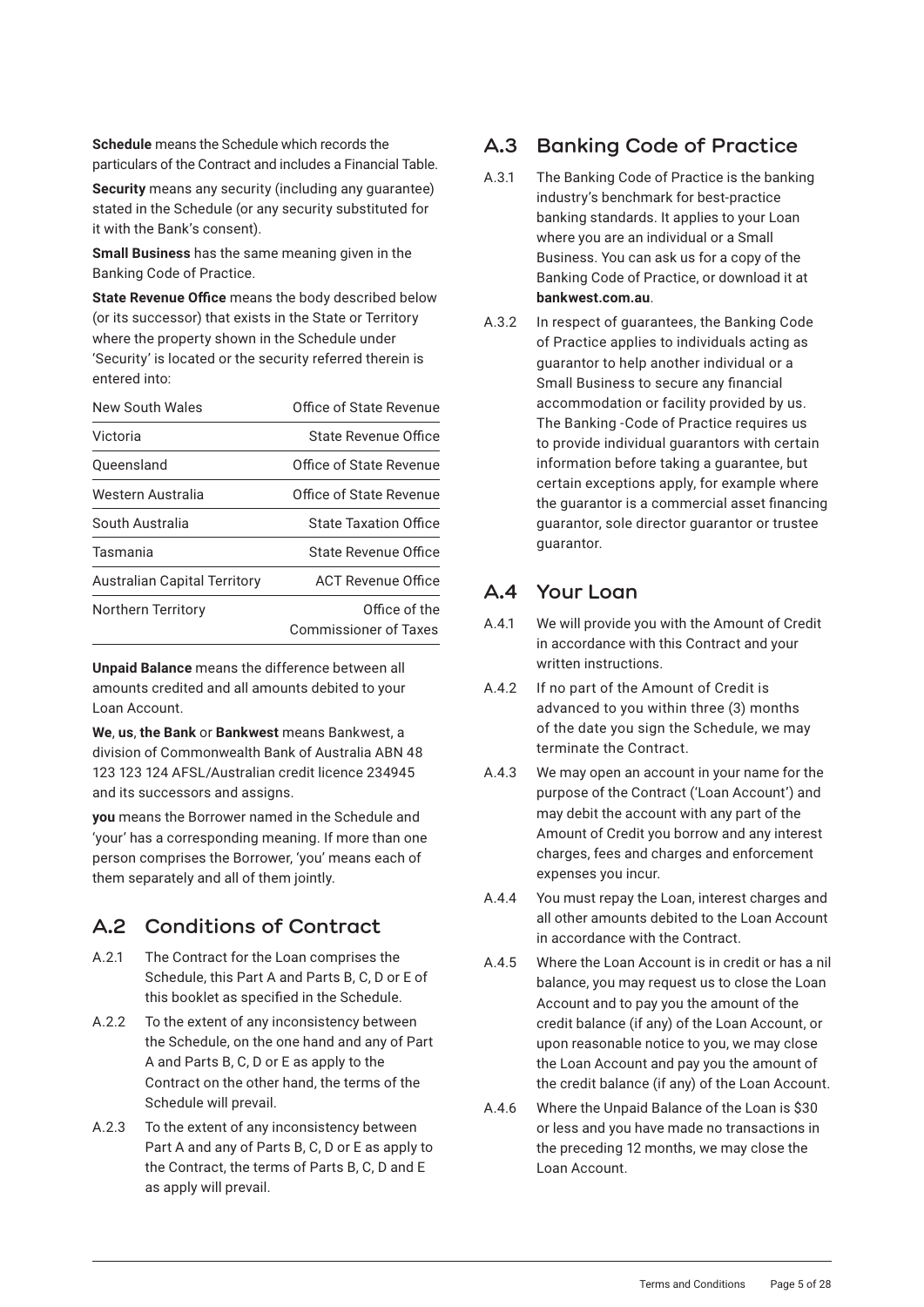A.4.7 If you terminate the Contract before any credit has been obtained by you under the Contract, you must still pay fees or charges incurred by you before termination.

#### **A.5 Annual percentage rate**

- A.5.1 The annual percentage rate or rates that apply under the Contract are set out in the Schedule. We may determine your annual percentage rate by adding or subtracting a margin to the relevant reference rate. If the result is less than 0.0001% per annum, then the annual percentage rate will be deemed to be 0.0001% per annum.
- A.5.2 Our reference rates (including the reference rate(s) applicable to the Contract) will be advertised:
	- a) in the business section of Monday's edition of The Australian newspaper and on the first Monday of each month in the finance section of The West Australian newspaper; and/or
	- b) on our website at **bankwest.com.au**.

You may also find out information on the Bank's current interest rates, including reference rates, by calling us on **13 17 19**.

A.5.3 Except for any fixed interest rate period (if applicable), the annual percentage rate applying to the Loan is determined by the use of the property acquired with the Loan. You must advise us if you change the use of the property (eg from owner occupation to investment purposes). We may change the annual percentage rate to the Bank's reference rate applicable to the property's then current use. We will give you notice of any change to the applicable reference rate in accordance with Clause A 11

#### **A.6 Interest charges**

- A.6.1 Subject to Clause 6.6, interest charges will accrue daily and will be calculated on the Unpaid Daily Balance under the Contract at the Daily Percentage Rate where:
	- a) 'Daily Percentage Rate' means the applicable annual percentage rate as specified in the Schedule divided by 365 (366 in a leap year); and
	- b) 'Unpaid Daily Balance' means the Unpaid Balance at the end of a day. The Unpaid

Balance of a day that is not a Business Day will be taken, for the purpose of calculating interest charges, to be the Unpaid Balance of the immediately preceding Business Day.

However, where you have paid interest in advance, the Daily Percentage Rate will be calculated on the basis of the amount of days in the year that the interest was paid, for example if interest in advance was paid in a leap year, the Daily Percentage Rate will be the annual percentage rate as specified in the Schedule divided by 366 regardless of whether part of that interest in advance period also covers a non-leap year.

- A.6.2 The interest charges (calculated to the end of the day prior to the debiting) will be debited to the Loan Account monthly in arrears starting one month after the day the Loan (or any part) is first advanced and on the same day in each subsequent month unless:
	- a) that day is not a Business Day; or
	- b) the date the Loan (or any part) was first advanced was the 29th, 30th or 31st and any month does not contain such a day, in which case interest charges will be debited on the next Business Day.
- A.6.3 On the date the Loan is paid out, interest charges (calculated to the end of the day prior to the debiting) will also be debited to the Loan Account and will be payable on that date.
- A.6.4 If you are entitled to and do nominate an Offset Account to be linked to the Loan Account, your interest charges on the Loan Account will be reduced each day by the 'Offset Amount'. The Offset Amount will be calculated by multiplying the credit balance of the Offset Account on the day (to the extent that its amount does not exceed the amount of the Unpaid Daily Balance of the Loan Account) by X% and then by the Daily Percentage Rate, where X% is the percentage stated in the Schedule as the 'Offset Account Percentage'.
- A.6.5 We will not pay interest on the credit balance of an Offset Account you nominate to be linked to the Loan Account even if:
	- a) the Amount of the credit balance of the Offset Account exceeds the amount of the debit balance of the Loan Account; or
	- b) the Contract is terminated and the Loan Account is closed.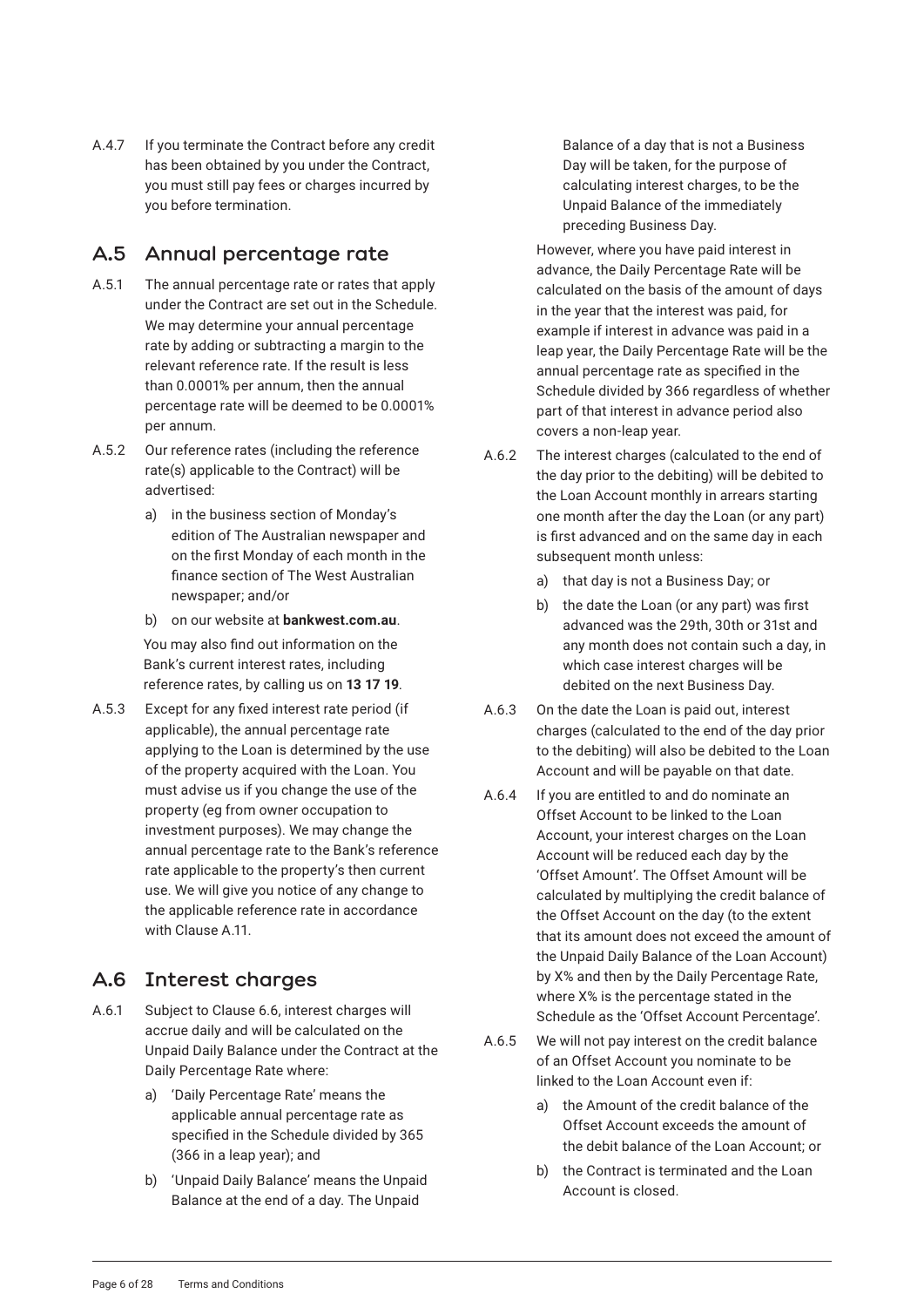- A.6.6 Notwithstanding Clause A.11, where a hold is placed on your Loan in anticipation of settlement:
	- a) interest charges will be calculated at the Annual Percentage Rate applicable on the day that the hold occurs; and/or
	- b) the Daily Percentage Rate will be divided by 366 or 365 days determined by whether it is a leap year or non-leap year at the time that the settlement hold is placed.

#### **A.7 Fees and charges**

- A.7.1 You must pay us the fees and charges that are or may become payable under the Contract and must do so when required by the Schedule or otherwise by the Contract or the Bank. We may debit the fees and charges to the Loan Account when they are payable.
- A.7.2 If Security is required, no part of the Amount of Credit will be advanced to you under the Contract unless you pay us the fees and charges that are required to be paid when the Security is signed.
- A.7.3 When the Loan is repaid in full you can ask for the Security to be discharged provided the Security does not secure other obligations. A discharge fee will apply.
- A.7.4 If we incur any Government tax, duty or other charge imposed by law in respect of the Contract or the operation of the Loan Account, you must pay us an amount equal to the charge calculated in accordance with the methods prescribed from time to time by relevant legislation. This will include, if applicable, debits tax relating to any transaction on the Loan Account.
- A.7.5 The amount referred to in your Schedule as a Government tax or duty may be the maximum amount payable and may be subject to reduction under relevant legislation. Any reduction will be refunded to you.
- A.7.6 Information on our interest rates, fees and charges is available on request by calling us on **13 17 19**.

#### **A.8 Repayments**

A.8.1 You must make the repayments in the amounts and when required by the Schedule or otherwise by the Contract or the Bank.

- A.8.2 If a repayment falls due on a day that is not a Business Day it will be due on the next business day. If a repayment is due on the 29th, 30th or 31st of a month that doesn't have that day, the repayment will be due on the first Business Day of the following month.
- A.8.3 Except for a fixed interest rate or interest only period (if applicable), you can pay the minimum monthly repayment amounts stated in the Schedule by weekly or fortnightly instalments. You may also, in any month, make a payment or payments which in aggregate exceed the amount of your minimum monthly repayment. However if you do, this does not affect your obligation to pay in full the minimum monthly repayment due in any subsequent month, unless we agree in writing to change the repayment arrangements.
- A.8.4 You must pay the Unpaid Balance of the Loan Account on the day the last scheduled repayment is due or, in the circumstances of your default, at the time described in Clause A.21.1.
- A.8.5 We will apply any payments received under this Contract to the Unpaid Balance of the Loan Account.
- A.8.6 If you have more than one loan contract with us and you make any payment to the Bank, without telling the Bank in writing how the payment is to be applied, we will apply it to any or all of the loan contracts in any way we think fit.
- A.8.7 A payment will not be treated as made until the date it is credited by us to the Loan Account. If your cheque or other payment instrument is not honoured in full when first presented, the payment will not be treated as a valid payment.

## **A.9 Assumptions**

- A.9.1 To the extent that the Schedule specifies the repayments, total amount of interest or the term of the Loan, they are based on the annual percentage rate(s) in the Schedule and assume:
	- a) the Loan will be for the full amount of the Amount of Credit;
	- b) you will make the repayments at the intervals and for the amounts specified in the Schedule;
	- c) interest will be debited one month after the Loan is fully advanced or treated as fully advanced; and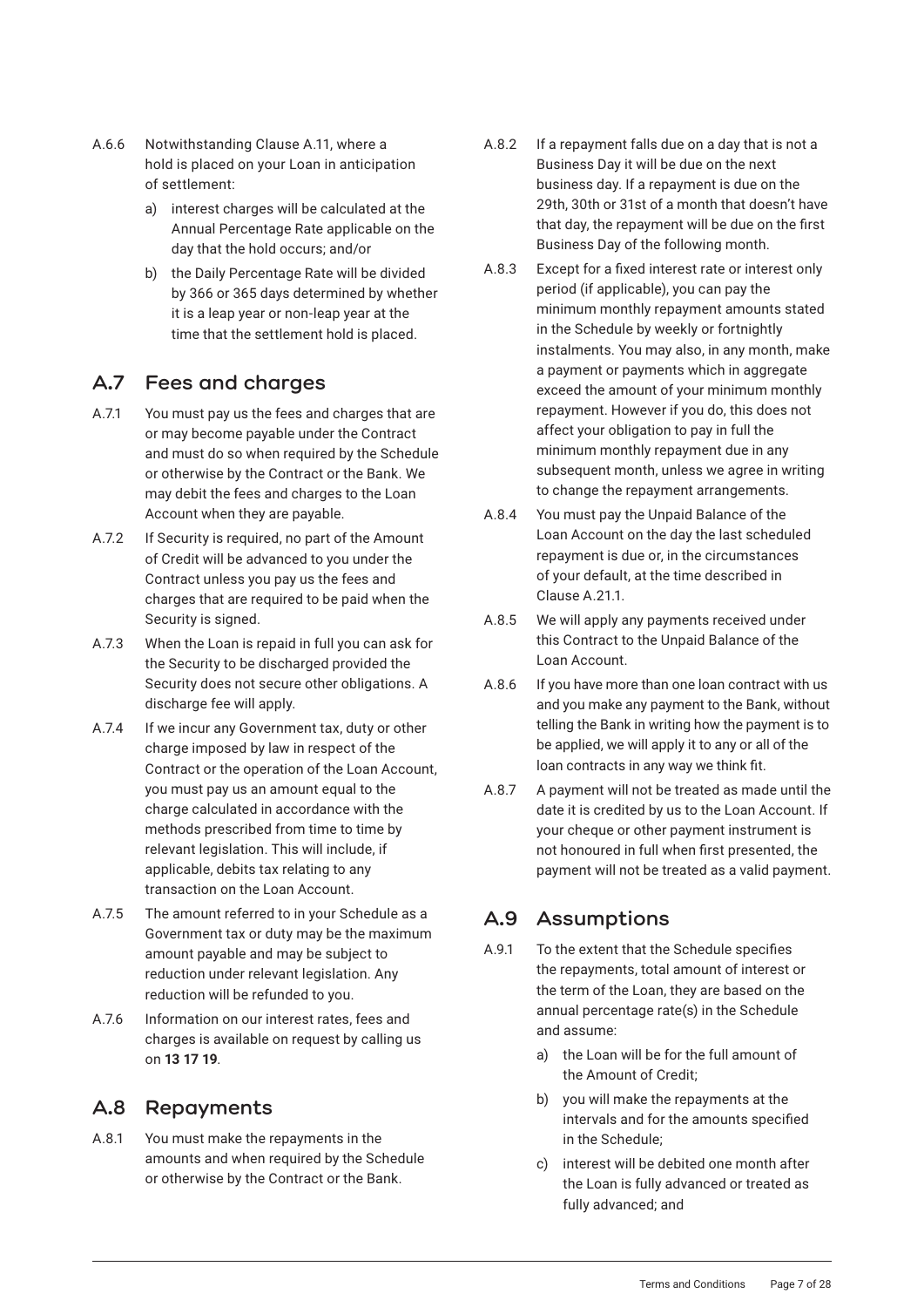d) fees and charges (including debits tax) which do not form part of the Amount of Credit but which may become payable and are required to be debited to the Loan Account are not included in the calculations.

#### **A.10 Statements of account**

- A.10.1 We will send you a statement of account at least every six (6) months unless:
	- a) this is not required by law (such as where no amount is debited or credited to the Loan Account during the statement period); or
	- b) where Clause D4.1 applies, in which case we will send you a statement of account at least every three months.

#### **A.11 Changes to the Contract and notification**

A.11.1 Changes requested by you

At any time, we may at our discretion agree to a request by you for a variation of your Contract, including changes to the type of home loan you have. If we agree to process a variation, we will send you notice of the changes within 30 days.

A.11.2 Other changes

We can change your Contract, or any part of it, at any time without your consent. Circumstances where we may make changes to the Contract include but are not limited to:

- a) changes to the cost of providing credit to you;
- b) as necessary or desirable to comply with or reflect any law, code of conduct, regulator guidance or requirement, or decision of a court or other dispute resolution process;
- c) reflect changes in technology or our processes, including computer systems;
- d) include new product features or services or to ensure that the terms and conditions match our operational processes;
- e) discontinue or replace a product, and for this purpose we may change your product to a different product with similar features to the discontinued or replaced product;
- f) to consolidate or simplify our terms and conditions and contractual documents;
- g) to add, change or remove concessions or benefits;
- h) to bring us into line with our competitors, industry or market practice or best practice in Australia or overseas;
- i) to manage risks including credit risk, fraud, operational or regulatory risk; or
- j) to correct errors, omissions, inconsistencies or ambiguities.

 If you consider that you will be adversely affected by changes to the Contract notified to you under this Clause A.11, you may pay us the amount required to pay out your Contract on the day you wish to end the Contract.

A.11.3 Types of changes we can make and how we will tell you

> The changes we can make without your agreement are listed in the table below with the minimum notice period and the way we'll let you know of the changes.

Each of the type of changes below is a separate right and this clause A.11.3 is to be read as if each change was a separately expressed right.

We'll act reasonably in exercising these rights.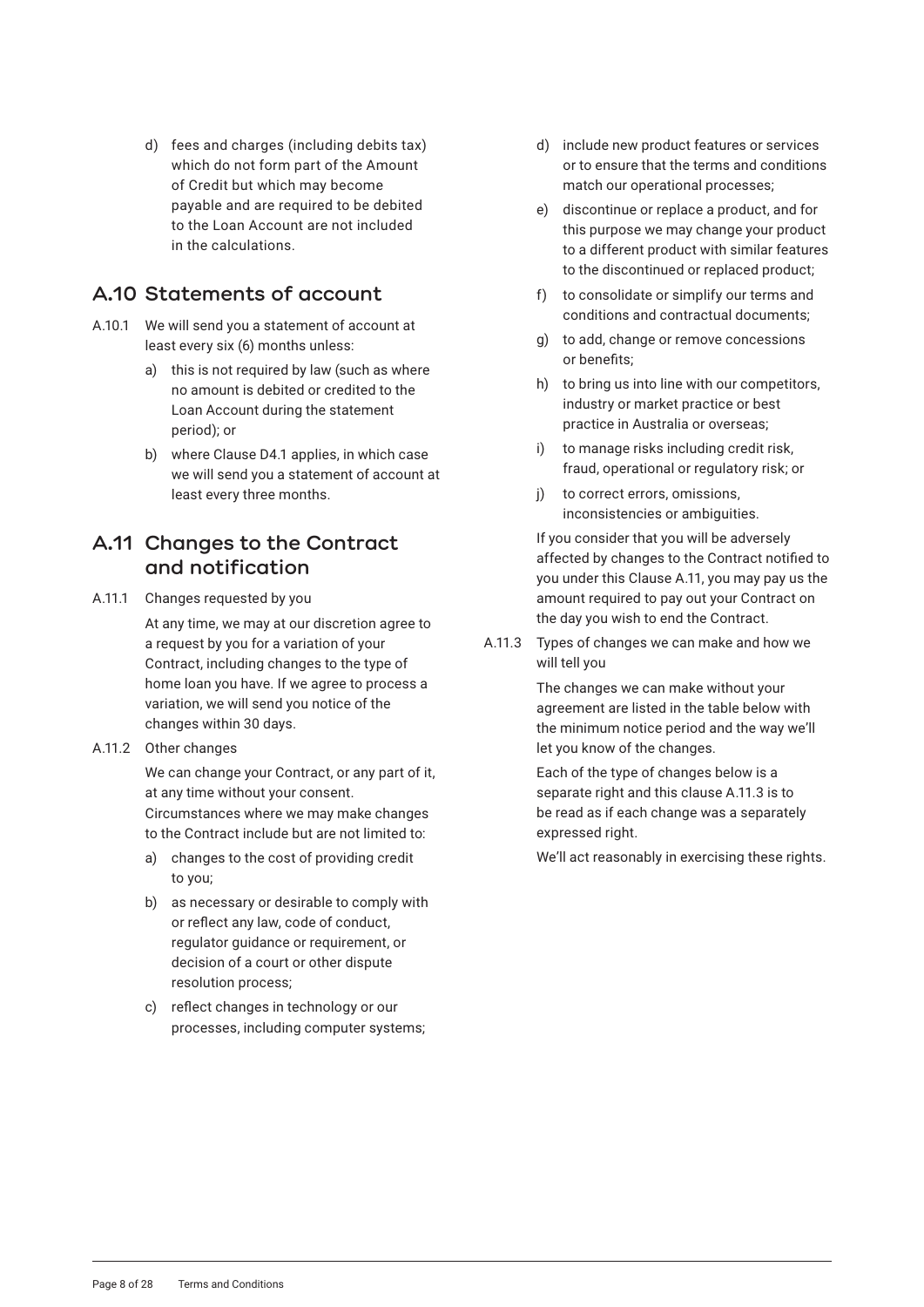| Change                                                                                                                                 | <b>Minimum Notice</b><br>periods                                                                                                                                                                       | <b>Notice</b><br>Method                                          |
|----------------------------------------------------------------------------------------------------------------------------------------|--------------------------------------------------------------------------------------------------------------------------------------------------------------------------------------------------------|------------------------------------------------------------------|
| Interest                                                                                                                               |                                                                                                                                                                                                        |                                                                  |
| Changes to a<br>reference rate                                                                                                         | No later than the day<br>on which the change<br>takes effect (unless<br>the change reduces<br>your obligations in<br>which case we may<br>not notify you)                                              | In writing* or<br>by advertising<br>in a national<br>newspaper   |
| Changes to an<br>annual percentage<br>rate which is not<br>determined by<br>referring to a<br>reference rate                           | No later than the day<br>on which the change<br>takes effect (unless<br>the change reduces<br>your obligations in<br>which case we may<br>not notify you)                                              | In writing* or<br>by advertising<br>in a national<br>newspaper** |
| Changes to the<br>manner in which<br>interest is calculated<br>or applied.                                                             | 30 days (unless the<br>change reduces your<br>obligations in which<br>case we may not<br>notify you)                                                                                                   | In writing <sup>*</sup>                                          |
| <b>Fees and repayments</b>                                                                                                             |                                                                                                                                                                                                        |                                                                  |
| Introducing a new<br>fee or increasing<br>the amount of a fee                                                                          | 30 days                                                                                                                                                                                                | In writing* or<br>by advertising<br>in a national<br>newspaper** |
| Changes to<br>repayments,<br>including changes<br>to the amount,<br>frequency, time<br>or method of<br>calculation                     | 20 days (unless the<br>change reduces your<br>obligations in which<br>case we will give you<br>notice before or when<br>your next statement of<br>account is sent after<br>the change takes<br>effect) | In writing*                                                      |
| Other                                                                                                                                  |                                                                                                                                                                                                        |                                                                  |
| Any other change                                                                                                                       | 30 days (unless the<br>change reduces your<br>obligations in which<br>case we will give you<br>notice before or when<br>vour next statement of<br>account is sent after<br>the change takes<br>effect) | In writing*                                                      |
| If any government<br>introduces or<br>changes a tax or<br>fee which applies<br>to the Contract but<br>does not publicise<br>the change | As soon as practicable                                                                                                                                                                                 | In writing* or<br>by advertising<br>in a national<br>newspaper   |

\*Note: all references to writing include electronic notice where permitted.

\*\*Note: where this notice is advertised in the media we will also provide particulars of the change before or when your next statement of account is sent after the change takes effect.

#### A.11.4 Service of Notices

Whenever we send you a letter, notice or statement, or otherwise seek to communicate with you, we will do so by any method permitted by law, including by mail addressed to you at your last known address or business address as the case may be, or by the electronic means described in Clause A.11.5.

- A.11.5 Where you have given us an email address, mobile phone number or other electronic address for contacting you, you agree that we may satisfy any requirement under the Contract or under any law or relevant code of conduct to provide you with information by:
	- a) electronic communication to your nominated electronic address;
	- b) making the information available on our website after first notifying you by:
		- **–** SMS message to a mobile phone number you have given us for contacting you;
		- **–** by electronic communication to any other electronic address you have given us for contacting you, or
		- **–** push notification from the Bankwest App that the information is available for retrieval by you;
	- c) a SMS text message to a mobile number you have given us for contacting you; or
	- d) such other means as we agree with you.

Should we communicate with you by electronic communication, the communication will be deemed to have been received by you when the electronic communication enters either your or your internet service provider's information system.

Your agreement for us to communicate with you by electronic communication may be cancelled by you at any time by notice to us. You may also change any email address, mobile phone or other electronic address via our website or by calling us on **13 17 19**.

While you have agreed that we can communicate with you by electronic communication, paper communications may no longer be given to you and you should regularly check your electronic communications for notices and statements from us.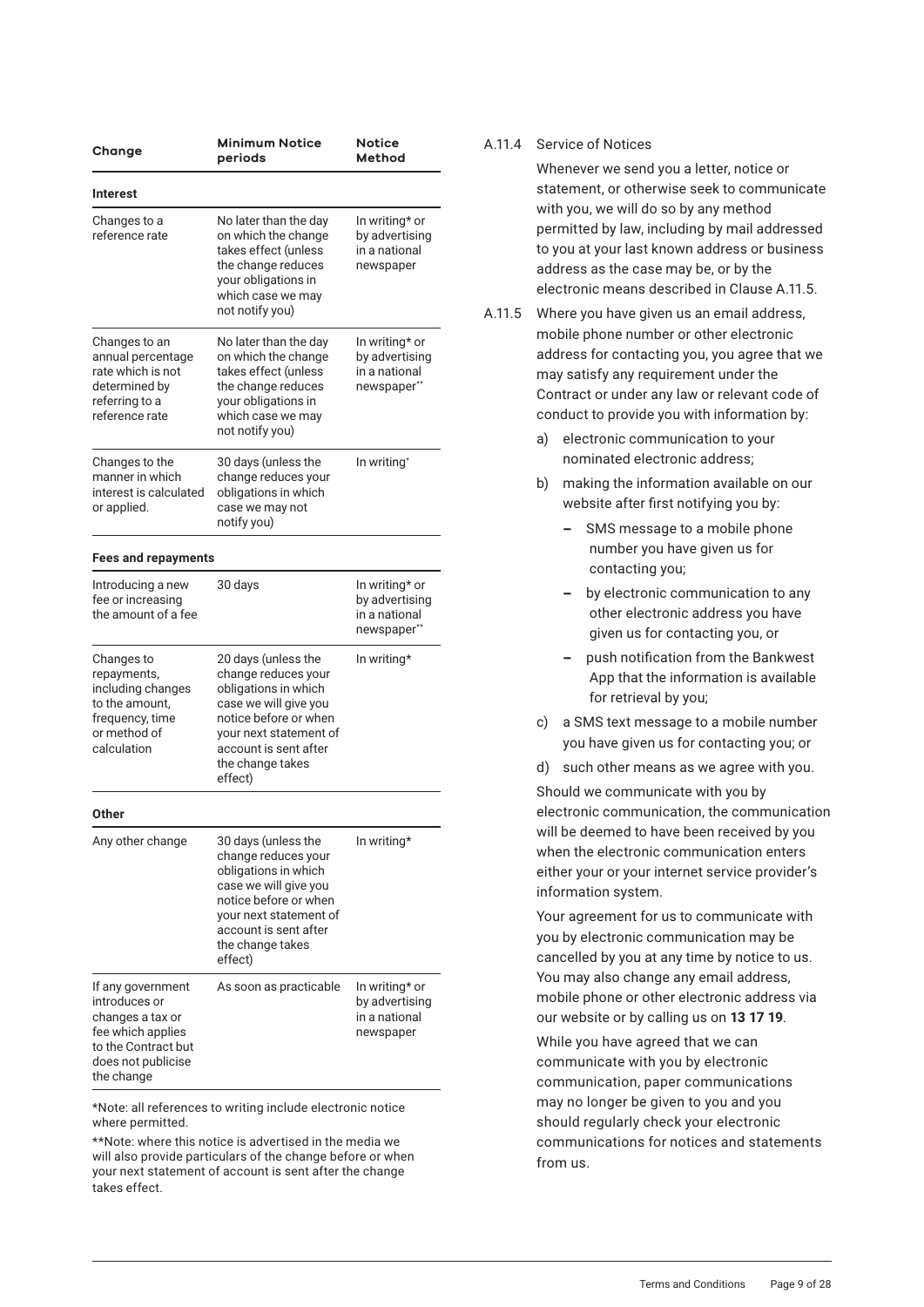#### **A.12 Security**

- A.12.1 The Schedule specifies the Security which must be given to us.
- A.12.2 Before any part of the Amount of Credit is advanced the Security must, to the extent appropriate to the form of security, be in registrable form, stamped, and have priority for all amounts payable under the Contract unless we agree otherwise in writing.
- A.12.3 You agree to ensure that the obligations of any person who has provided Security to us are observed and performed.
- A.12.4 If the Security is in existence at the date of the Contract, by signing the Contract you acknowledge that the Security extends to cover your obligations under the Contract.
- A.12.5 You authorise us and any of our officers to date and complete any blanks or to make amendments to the Security or any other document (including to the Contract) which we require to secure the Loan in accordance with clause A12.2.

#### **A.13 Insurance**

A.13.1 You agree to insure and keep insured any property the subject of any Security, against fire, storm, tempest, and other extraneous risks and for an amount at least equal to the full replacement cost of any building or other improvements on the property insured. The insurer and the terms and conditions of the policy must be acceptable to us and the Bank must be named on the policy as an insured.

#### **A.14 Lenders' mortgage insurance**

- A.14.1 Lenders' mortgage insurance will be required if the Schedule indicates that a lenders' mortgage insurance premium is payable to the Bank. You agree that if lenders' mortgage insurance is required, the Bank may place this insurance with a company in which the Bank has an interest.
- A.14.2 The lenders' mortgage insurer will insure us (and not you or the persons providing any Security) against losses, resulting from a default under the Contract or any Security. If the lenders' mortgage insurer pays our claim

resulting from a loss due to your default, the insurer can recover this amount and costs from you and any persons providing the Security.

#### **A.15 Further conditions**

- A.15.1 If there is more than one Borrower and there is more than one copy of the Contract signed by any or each of you, then each signed copy taken together is part of the same Contract.
- A.15.2 Any valuation or inspection report of any property is for the Bank's own internal use only. The Bank is not obliged to disclose details about the property's condition, construction or value to you or any other party.
- A.15.3 If the Contract allows us to do certain matters on a day then we can do it on that day or any later day unless otherwise required by law.
- A.15.4 You must inform us immediately of any change in your name or address including changes to your nominated mobile phone number or electronic address. You must also inform us when your loan purpose changes. You can do this by calling us on **13 17 19**.
- A.15.5 If we decide not to exercise a right, remedy or power, this does not mean we cannot exercise it later. In addition we are not liable for any loss caused by exercising or attempting to exercise a right, remedy or power or by not exercising it.
- A.15.6 You must pay all amounts in full without setting off amounts you believe the Bank owes you and without counterclaiming amounts from the Bank, except to the extent:
	- a) you have a right of set off granted by law which we cannot exclude by agreement; or
	- b) the amounts are the subject of dispute resolution proceedings or court action.
- A.15.7 If there is more than one borrower:
	- a) instructions in respect of the account will be acted on in accordance with the election made in the method of operation;
	- b) each borrower is liable individually for the full amount of the Loan, in addition to each of you being jointly liable with each other.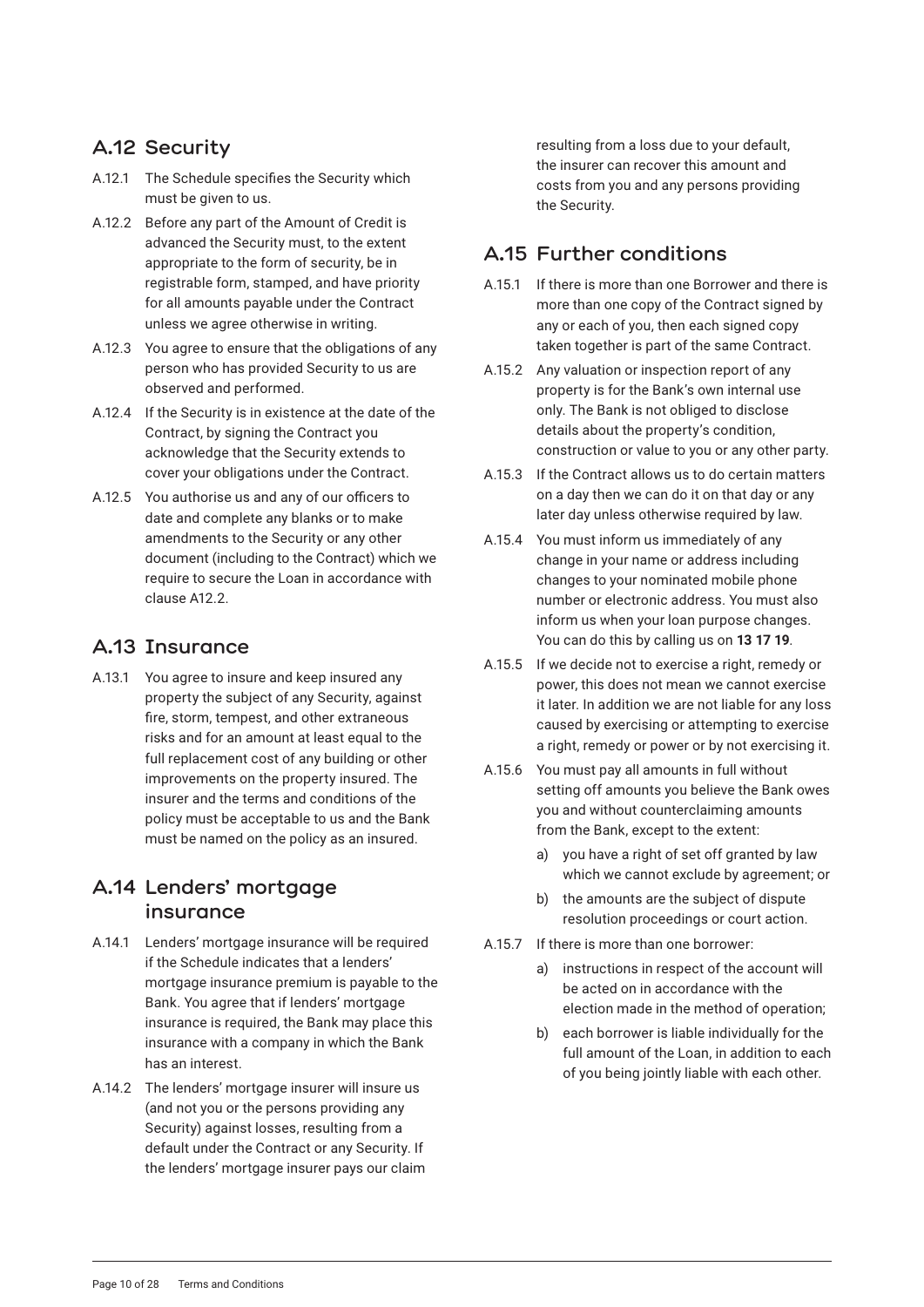#### **A.16 Agents**

A.16.1 To the extent permitted by law we can appoint agents to do anything the Bank can do under the Contract.

#### **A.17 Assignment of rights and disclosures**

- A.17.1 The Bank may assign, transfer or otherwise deal with its rights under the Contract or any Security in any way we consider appropriate.
- A.17.2 If the Schedule states that a commission is payable to or by us, you agree that information about you and the Loan may be given to and obtained from any person to or by whom such commission is payable to enable the calculation of the commission payable and for matters related to your relationship with them.

## **A.18 Warranties**

- A.18.1 You agree that all statements made and documents provided in connection with the application to us for the Loan and all representations which you have made or may make to us during the term of the Contract are true and correct. You acknowledge that we have relied upon the correctness of those statements, documents and representations in entering into the Contract and will continue to do so in our dealings with you.
- A.18.2 For Trust Borrowers only. You represent and warrant that you have the power and authority to enter into, to perform and to comply with your obligations under the Contract, you are the sole trustee of the trust referred to in the Schedule, that no action has been taken to remove or replace you as trustee of that trust, no action has been taken for any asset of the trust to be administered by a court or for the winding up of the trust and that you have an unrestricted right to be fully indemnified out of the trust assets.

#### **A.19 Enforcement expenses**

A.19.1 If you or any person providing any Security breaches any term or condition of the Contract and/or any Security you will be required to pay expenses reasonably incurred by us or our agents in enforcing or preserving our rights under this Contract and/or the Security.

We will debit these expenses to the Loan Account and they will be due and payable immediately.

A.19.2 Enforcement expenses include the Bank's internal and external expenses in enforcing or taking any action to recover any amounts owing, dealing with the property the subject of a Security or otherwise in connection with its rights under the Contract and/or a Security.

## **A.20 Amount owing**

A.20.1 You agree that a certificate which has been signed by a Bank officer is evidence of any fact or matter stated in the certificate (including, for example, that a default has occurred under the Contract or the Security, or that an amount is due and payable by you to the Bank under the Contract) unless you decide to contest the statement in court.

## **A.21 Default**

- A.21.1 Subject to Clause A.21.5, you are in default under the Contract if any of the following conditions apply:
	- a) **Overdue amount:** You do not pay any amount due under the Contract by its due date for payment;
	- b) **Credit Limit:** you exceed your Credit Limit;
	- c) **Title to the Security is unsatisfactory:** We are not reasonably satisfied with the title to the Security or the Security over it. For example: we are unable to register the mortgage as a first ranking mortgage, or there has been an unreasonable delay in you becoming the registered proprietor of the Security, or a claim is made by a third party to an interest in the Security;
	- d) **Enforcement action:** Material creditor enforcement action is taken against you or any Guarantor or your or their assets;
	- e) **Financial information:** If Part D applies to your Loan, you or any Guarantor fail to provide any financial information material to the Loan as required;
	- f) **Dealing with security:** Your assets or the assets of any Guarantor are dealt with, or are attempted to be dealt with, in breach of the Contract, or any Security or other agreement with us without our consent and such dealing materially increases our risk in relation to the Loan;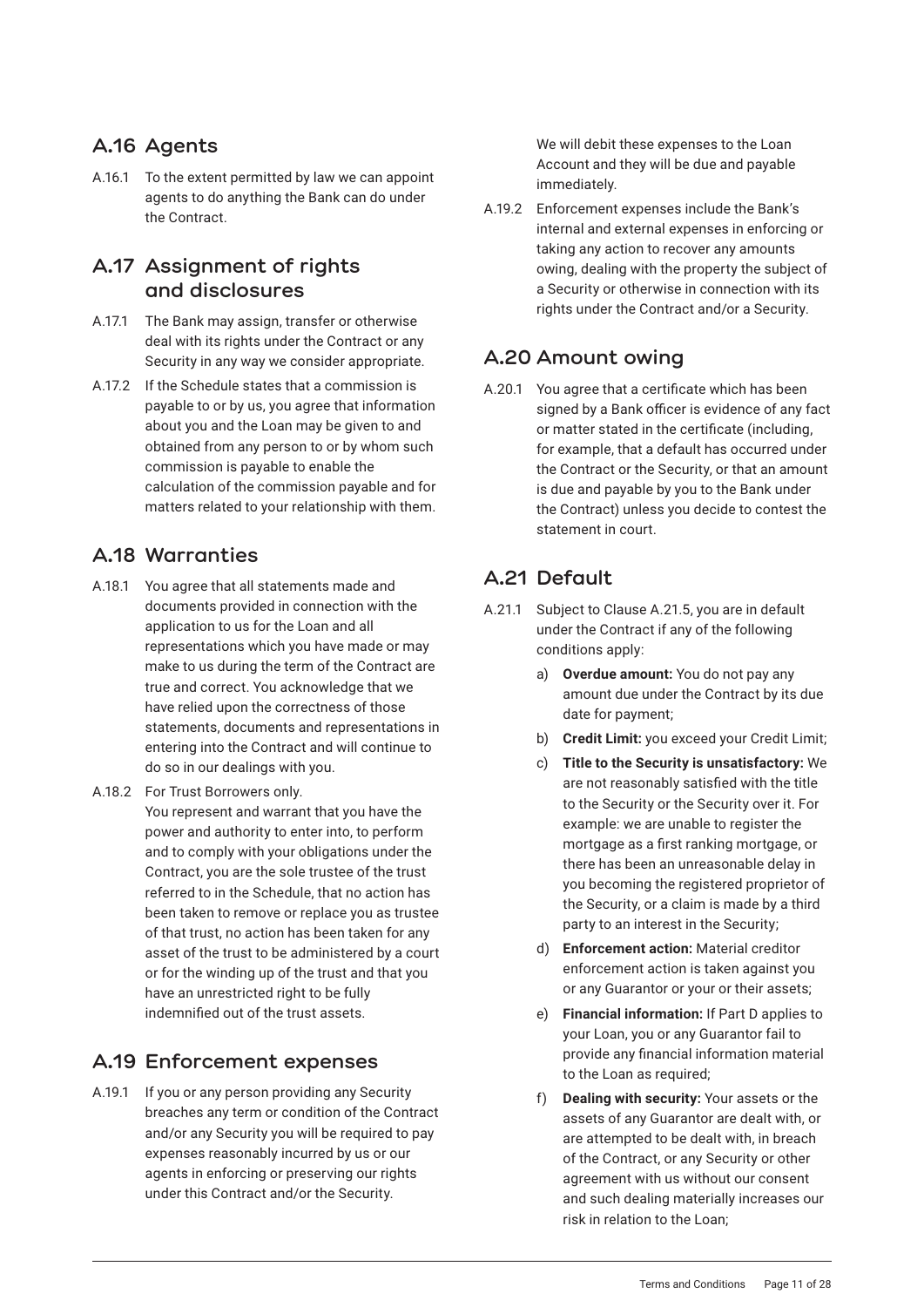- g) **Insurance:** You or any guarantor fail to adequately maintain the required insurance;
- h) **Risk in relation to security:** You use the Loan or Security other than for the stated purpose or in a manner which materially increases our risk in relation to the Loan;
- i) **Power of sale:** A power of sale arises under the Security or under any other security interest over, or which attaches to, the Security property. For example: you have given another party a second mortgage over your home, are in default under that mortgage and have not complied with a statutory notice served by that party to rectify the default so that the other party has the right as mortgagee to sell your property;
- j) **Insolvency:** You or any Guarantor become insolvent or steps are taken to make you or the Guarantor so;
- k) **Wilful damage:** You wilfully damage the Security;
- l) **False information:** At any time, you or a Guarantor give us information or make a representation or warranty to us which is materially incorrect or misleading (including by omission) and which materially increases our risk in relation to providing you credit or to continue to provide you credit; or
- m) **We believe on reasonable grounds that:**
	- a) it becomes, or may become unlawful for you or us to continue with the Loan;
	- b) it becomes or may become contrary to our legal obligations for you or us to continue with the Loan; or
	- c) you or anyone else associated with the Security is a Proscribed Person. Note: We may be restricted by law from providing specific information to you and/or others in these circumstances.

Before enforcing our rights, we will give you notice of the default where required by law, providing you the opportunity to remedy your default (where permitted by law).

- A.21.2 If we give you notice to remedy your default, you will be deemed to have failed to remedy the default specified in the notice if, at the end of the time allowed by the notice, you have remedied that default but have committed another of the same type.
- A.21.3 If upon expiry of the notice referred to in A.21.1, you have failed or be taken to have failed to remedy the default:
	- a) the Unpaid Balance becomes immediately due and payable;
	- b) you must pay the Unpaid Balance together with any other amount due and payable under the Contract; and
	- c) the Bank can exercise any and all of its rights under the Contract and the Security.
- A.21.4 If an obligation to pay us an amount under the Contract becomes merged in a court order or judgment, you must pay interest on that amount calculated daily until paid, at the Daily Percentage Rate.
- A.21.5 Where this Contract is a credit contract for a reverse mortgage within the meaning of the Credit Code, you will not be in default of the Contract and the Bank may not demand payment or exercise its rights under the Contract or the Security if the event described in Clause A.21.1 consists of:
	- a) you failing to inform the Bank that another person occupies any property which is the subject of any Security;
	- b) you failing to give the Bank evidence that you or anyone else occupies or occupied the property which is the subject of any Security;
	- c) you leaving your principal place of residence unoccupied while it is the subject of any Security;
	- d) you failing to pay a cost to a person other than the Bank;
	- e) you failing to comply with a provision of the Contract if it is unclear how you are to comply;
	- f) you breaching another credit contract with the Bank; and
	- g) an act or omission by you which is not permitted under the regulations to the Credit Code.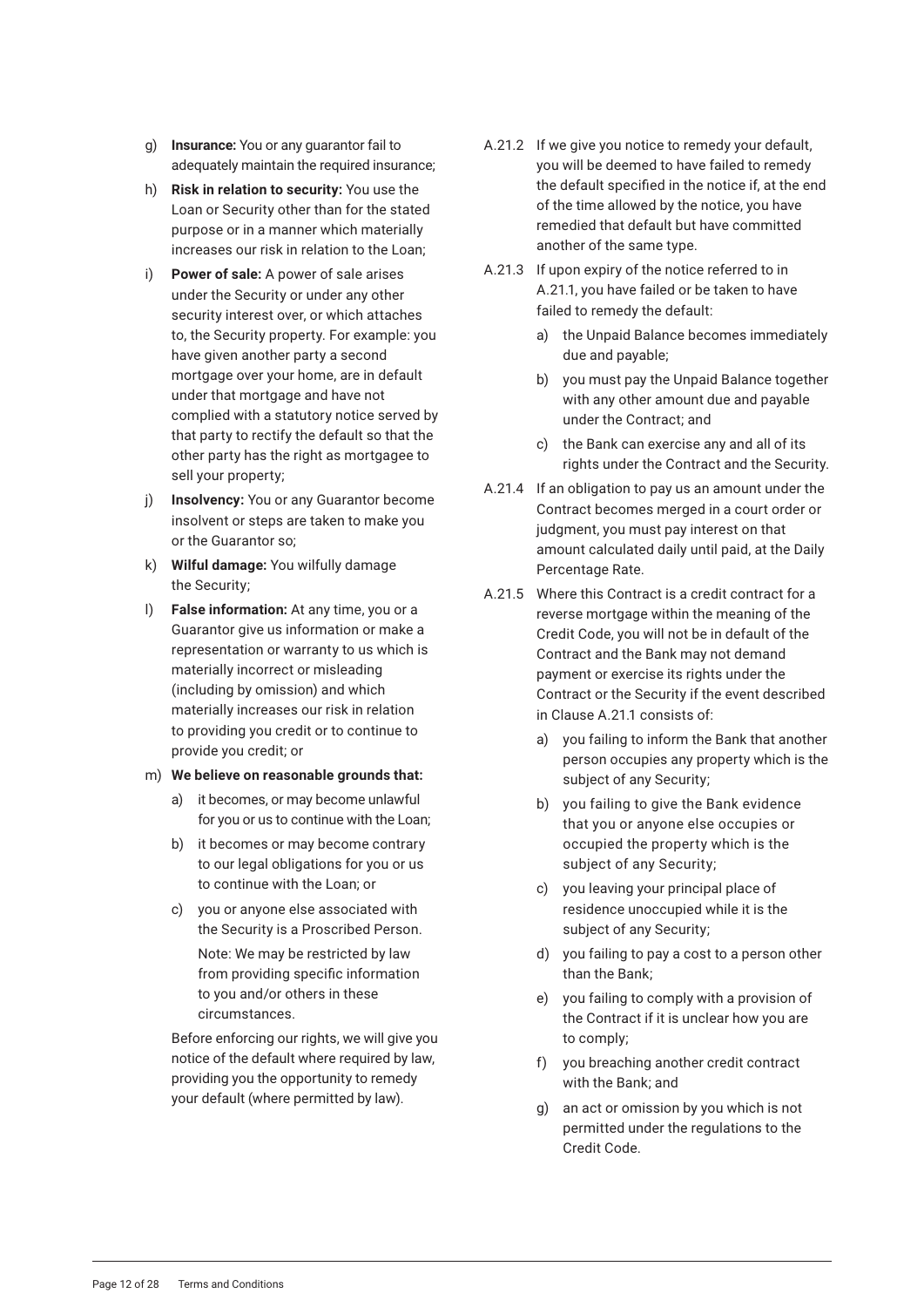#### **A.22 Severance**

A.22.1 If any part or provision of the Contract is or becomes void or unenforceable under any applicable statute that part or provision will be removed from the Contract. Removal of any part or provision will not affect the remaining provisions of the Contract.

#### **A.23 Conditions precedent**

- A.23.1 We need not provide any part of the Amount of Credit until:
	- a) you complete all necessary documentation to open a Loan Account and provide the Bank with suitable identification (if required);
	- b) we have received:
		- i) satisfactory lenders' mortgage insurance cover (if the Schedule indicates that a lenders' mortgage insurance premium is payable to us);
		- ii) the valuation of, and title, to the Security must be to our reasonable satisfaction in accordance with our usual prudent credit standards;
		- iii) confirmation of your employment, financial and personal particulars;
		- iv) a copy of the contract of sale signed by the purchaser and the vendor, if the Loan purpose is to purchase a property;
		- v) a duly completed guarantor/ mortgagor's consent form where the Security required to be given under the Contract is one already held by us;
		- vi) for Company and Trust Borrowers only, copies of two years previous annual Balance Sheet and Profit and Loss Statements of the Borrower (and Guarantor if applicable) and supporting notes
		- vii) adequate proof of your identity and the identity of any person you authorise to operate on your Loan account;
		- viii) representations and warranties for the Contract (for example, A.18 above) and your representations and warranties must not be misleading; and
		- ix) confirmation that you have not assigned your estate or entered into any arrangement or composition for the benefit of your creditors.
- c) you pay to us those fees and charges that are payable as stipulated in the Schedule;
- d) you provide a copy of an insurance policy (or cover note) which satisfies the requirements referred to in Clause A.13;
- e) you give the Bank settlement and disbursement instructions in respect of the Loan;
- f) you (and/or the Guarantor if applicable) obtain independent legal or financial advice (if requested to do so by the Bank).
- A.23.2 We may refuse to make the Loan (including making progress payments under a construction loan in Part C) if:
	- a) a guarantor withdraws from a guarantee provided as Security;
	- b) you or the person providing the Security is:
		- i) unable to comply with any term or condition of the Contract or Security (as relevant) which materially increases our risk in relation to the loan;
		- ii) fails to make a material disclosure;
		- iii) has, in our reasonable opinion, engaged in fraud or provided us with materially fraudulent, incorrect or misleading information;
		- iv) has a material change in circumstances which, in the Bank's opinion, makes it undesirable for the Bank to proceed with making available the Amount of Credit.
		- v) does not provide us with any information that we reasonably request;
		- vi) (for construction loans), fails to satisfy to our reasonable satisfaction, our conditions for funding set out in clause C.1.2 and C.1.3.
	- c) we reasonably consider necessary, for example to comply with our financial crimes policies, any laws in Australia or overseas or to manage any risk;
	- d) we believe on reasonable grounds that you may be a Proscribed Person or acting for or conducting business with a Proscribed Person; or
	- e) we reasonably suspect you or an authorised signatory are residing in or traveling to a Sanctioned Jurisdiction.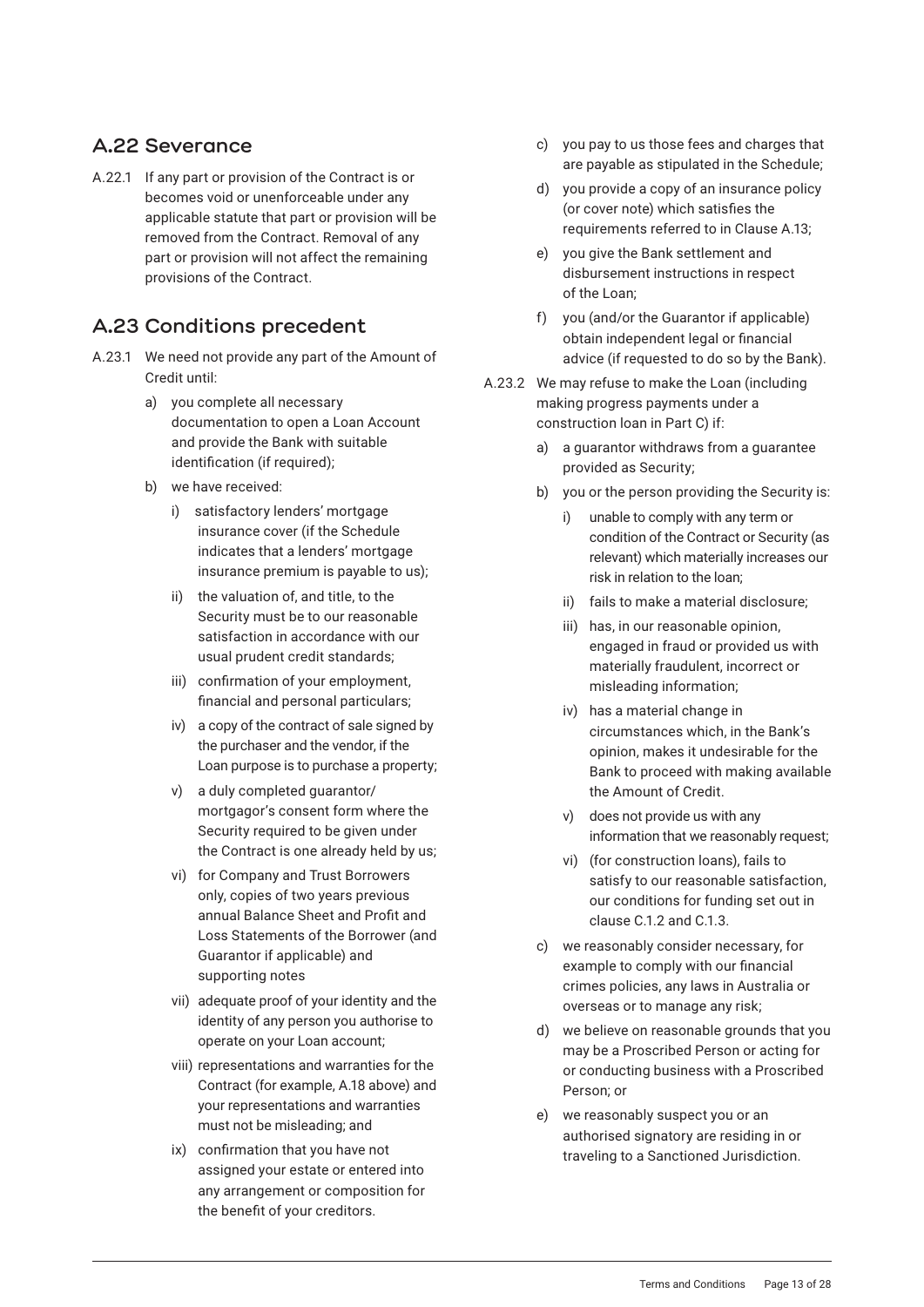## **A.24 [intentionally left blank]**

#### **A.25 Mistaken Payments**

Mistaken Payments to your account

- A.25.1 If a person reports that a Mistaken Internet Payment has been made from the person's account to your account:
	- a) you agree that we may inform that person's financial institution whether or not your account has sufficient credit funds to cover the payment; and
	- b) provided there are sufficient credit funds in your account to cover the Mistaken Internet Payment and we are satisfied that a Mistaken Internet Payment has been made to your account;
		- i) if the person made the report within 10 business days of making the payment, we may immediately debit your account for the amount of the Mistaken Internet Payment; and
		- ii) if the person made the report between 10 business days and 7 months of making the payment, we may immediately freeze those funds and, after giving you 10 business days to establish that you are entitled to the funds, debit your account for the value of the Mistaken Internet Payment;
	- c) if we debit your account or otherwise receive funds from you for the value of the Mistaken Internet Payment, we will return the funds to the person or the person's financial institution;
	- d) if we are satisfied that a Mistaken Internet Payment has occurred but there are not sufficient credit funds in your account, we will use reasonable endeavours to retrieve the funds from you.

Mistaken Payments from your account

- A.25.2 We have adopted the processes under the ePayments Code and, where relevant, the NPP Procedures, regarding Mistaken Internet Payments. You must report a Mistaken Internet Payment as soon as possible. We will acknowledge each report you make and investigate whether a Mistaken Internet Payment has been made.
- A.25.3 In order for us to investigate the Mistaken Internet Payment, you must complete a Mistaken Internet Payment form and you should do so promptly. This form can be obtained from any Customer Service Centre, our website or calling us on **13 17 19**. Further details regarding Mistaken Internet Payments are described in the Account Access Conditions of Use document available at **bankwest.com.au**. We will contact you if we require further information, and you must supply this information within 10 business days.
- A.25.4 We will inform you of the outcome of your report of a Mistaken Internet Payment within 30 business days of you making it. If you are not satisfied with how your report has been handled (by us or the Receiving ADI) or the outcome of your report, you can lodge a complaint with us.
- A.25.5 We may disclose personal and transactional information to a Receiving ADI or unintended recipient in relation to a Mistaken Internet Payment.

#### **A.26 Online banking, phone banking and cards**

- A.26.1 Your use of Bankwest Online Banking, phone banking or a card in connection with your Loan is governed by the Account Access Conditions of Use. This document is available at **bankwest.com.au**
- A.26.2 By using Bankwest Online Banking, phone banking or a card in connection with your Loan you accept the terms and conditions applying to Bankwest Online Banking, the phone banking service or cards as contained in the Account Access Conditions of Use.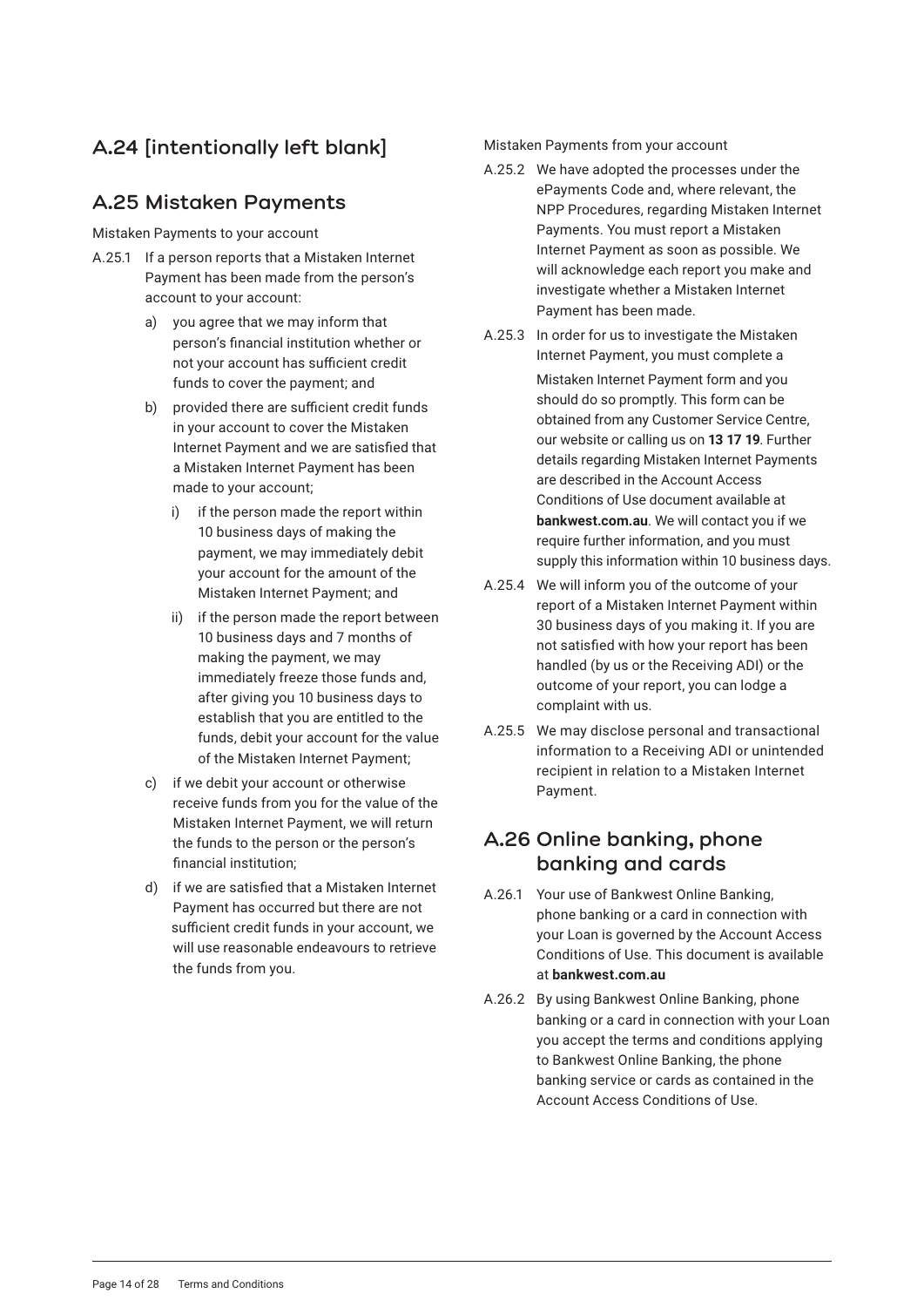# **Part B Special Conditions**

**NB**: More than one of the following Special Conditions may apply to your Loan. The clause numbers of the Special Conditions which apply to your Loan are listed in your Schedule under the heading 'Special Conditions'.

#### **B.1 Home loan access facility**

- B.1.1 Subject to clause B.1.2, you can redraw the aggregate of any amounts paid by you to us in excess of the amounts of the minimum repayments which were required to have been made under the Contract.
- B.1.2 The Bank may not provide redraw and can cancel or suspend your right to redraw at any time without your prior consent if we reasonably believe that there is a valid and sufficient reason for us to take such action, which is either in your or our interest to do so. Circumstances where we may take this action, include but are not limited to when:
	- a) the Loan has a nil balance;
	- b) you are in default under the Contract;
	- c) there has been any change in the Security position since the Disclosure Date of the Contract;
	- d) we reasonably believe any Security we hold is not sufficient to support your obligations under the Contract;
	- e) the Loan has not yet been fully advanced or deemed to be fully advanced;
	- f) the ratio of the Unpaid Balance of the Contract and any other loan contract with the Bank to the assessed value of the property securing those contracts would at the time of redraw exceed the Bank's present applicable maximum lending ratios;
	- g) your instructions are not in accordance with instructions given by the Bank for operating the Loan Account;
	- h) you do not provide us with instructions on how your redraw is to be applied;
	- i) you do not pay the fees for the redraw (as indicated in the Schedule);
- j) we reasonably believe that you won't be able to keep to the Contract unless we suspend or cancel your right to redraw;
- k) we reasonably consider necessary, for example to comply with our financial crimes policies, any laws in Australia or overseas or to manage any risk;
- l) we reasonably believe that you have engaged in fraud or deliberately gave us incorrect or misleading information;
- m) you do not provide us with any information that we reasonably request;
- n) we believe on reasonable grounds that you may be a Proscribed Person or acting for or conducting business with a Proscribed Person;
- o) we reasonably suspect that you are residing in or travelling to a Sanctioned Jurisdiction;
- p) you (or either of you) die;
- q) you have cancelled the option to redraw (see Clause B.1.4); or
- r) you have a fixed interest rate home loan.

When we cancel or suspend your right to redraw, we will act fairly and reasonably towards you. We will give you notice after we do so (if we have not already given you prior notice).

- B.1.3 **Where there is more than one borrower and the method of operation authorises one person to operate the account solely ("one to sign"), either party is authorised to access any surplus home loan repayments alone. Either party can withdraw their authorisation by notice to us, so that all parties have to approve any withdrawals.**
- B.1.4 You acknowledge and agree that, you, and if there is more than one borrower, each one of you, can cancel the right to redraw at any time.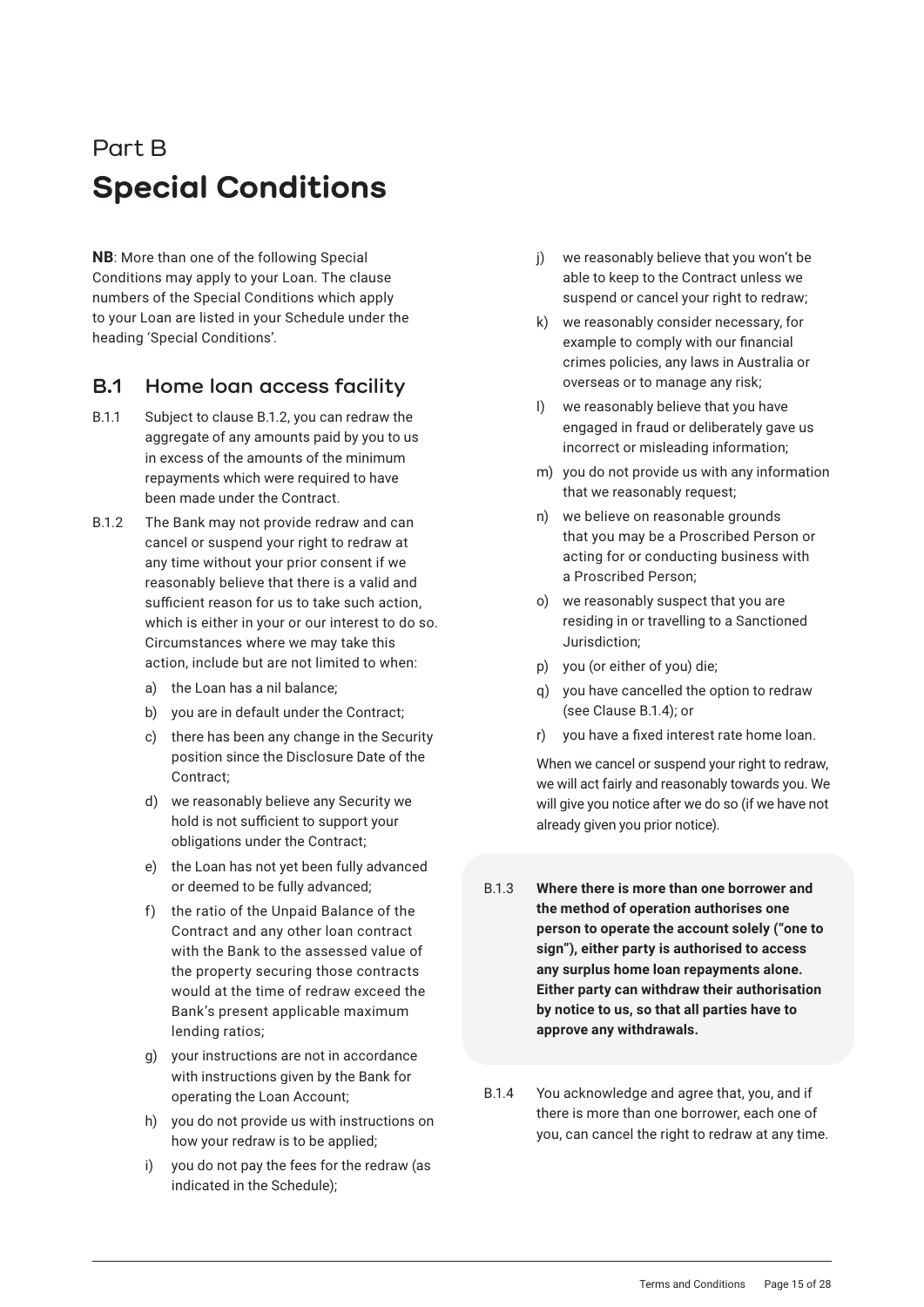## **B.2 [intentionally left blank]**

#### **B.3 Linked credit card account**

- B.3.1 You may nominate a Bankwest Credit Card account ('Credit Card account') to be linked to the Loan Account provided that the Credit Card account is in the same name as a Borrower under the Contract and, if there is more than one Borrower under the Contract all the co-Borrowers must be additional card holders in respect of the Credit Card account.
- B.3.2 If a Credit Card account is linked to the Loan Account:
	- a) the Borrower who is the primary cardholder under the linked Credit Card account may not authorise any person except a co-Borrower under the Contract to be an additional cardholder under the linked Credit Card account and the Credit Card Account Conditions of Use are deemed to be amended accordingly; and
	- b) to the extent of any other inconsistency between any terms and conditions applicable to the Credit Card account and the terms and conditions in this booklet, the terms and conditions in this booklet will prevail.

#### **B.4 Periodic debit authority**

B.4.1 You must provide us with a periodic debit authority instruction in such form as required by us (if you have not already done so) for the minimum periodic repayment amount. In this instruction you must authorise us to debit your minimum periodic repayment amount to your relevant bank transaction account. Your bank transaction account must be suitable to allow an automatic debit.

#### **B.5 First home owners' scheme**

B.5.1 We need not provide any part of the Amount of Credit until we have received notification from the State Revenue Office that your application for the First Home Owners' Grant ('Grant') has been successful.

- B.5.2 The First Home Owners' Scheme is administered by the State Revenue Office in your State or Territory. Approval of the Grant is at the sole discretion of that State Revenue Office.
- B.5.3 We have agreed to lodge an application for the Grant with the State Revenue Office in your State or Territory on your behalf, however we are not responsible for any approval or refusal of the Grant. If your application for the full amount of the Grant is refused by that State Revenue Office, any settlement shortfall, or penalties resulting from this refusal of the Grant is your responsibility.
- B.5.4 If you are successful in your application for the Grant and you proceed with the Loan offer, you agree to direct payment of the amount of the Grant to the vendor of the property the subject of the Loan offer or as the vendor directs or, if this is a construction loan, you agree to apply the amount of the Grant to the construction of the home in respect of which the Grant application is made and to direct the Bank in writing as to its payment.

#### **B.6 Capped Rate Home Loan terms and conditions**

B.6.1 Fees

 In providing this Capped Rate Home Loan to you, we have incurred up-front funding costs. Only a fraction of the up-front costs are passed on to you by way of the following fees which are detailed in the Schedule:

- a) the Capped Rate Home Loan Cap Purchase Fee; and
- b) the Capped Rate Home Loan Prepayment Fee.

#### **B.7 Reverse Mortgage\***

- B.7.1 To be eligible for this Loan for the duration of the Loan:
	- a) you must be a natural person(s);
	- b) you must be at least 65 years old (or, if there is more than one Borrower, all Borrowers must be at least 65 years old); and
	- c) unless we otherwise agree, the Security property must not be encumbered by any security interest of any kind other than the Security.

\* Effective 1 January 2019, Reverse Mortgage Loans are withdrawn from sale. Credit limit increases will not be accepted on existing Reverse Mortgage Loans from this date.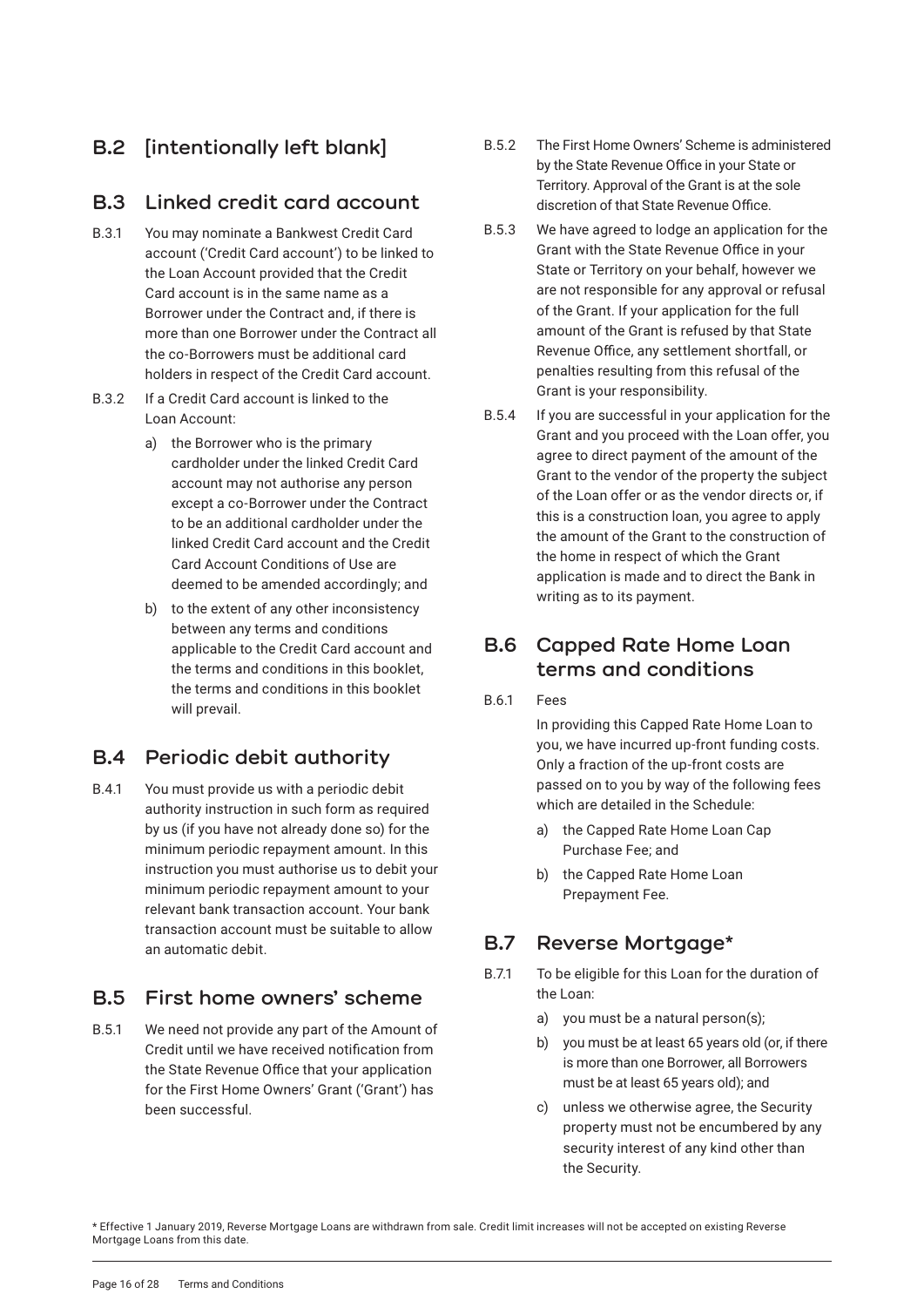- B.7.2 Without limiting our right to require payment of the Unpaid Balance of your loan upon default by you, the Unpaid Balance of the Loan Account must be repaid upon the earliest of:
	- a) the sale of the Security property;
	- b) settlement of the estate of the last surviving Borrower; or
	- c) the expiry of six months after the death of the last surviving Borrower.
- B.7.3 Interest on the Unpaid Balance and fees and charges are compounded. As there are no repayments, the Unpaid Balance will increase and your equity in the Security property will reduce. Depending on how property values perform in the future, it is possible that your equity in the property the subject of the Security may be completely extinguished.
- B.7.4 Subject to Clause B.7.5, we will not require you to repay more than:
	- a) the market value of the Security property as determined by an accredited valuer within 3 months before we receive payment from you to discharge the Loan, after any adjustment for any reduction in value caused by you, or a person who occupied the property with your consent, deliberately damaging the Security property; or
	- b) if you sell the Security property, the sale price, provided the sale was conducted in good faith and on fair and reasonable terms or if the sale price was reduced due to you, or a person who occupied the property with your consent, deliberately damaging the Security property, the market value of the Security property at the time of sale as determined by an accredited valuer.

 This is known as the "No Negative Equity Guarantee".

B.7.5 Your liability (if any) beyond your interest in the Security is limited to the loss caused to us by your actions in the event:

- a) you engaged in fraud, or provided a warranty under Clause A.18.1 that was incorrect or misleading; or
- b) you, or a person who occupied the property with your consent, deliberately damaged the Security property.
- B.7.6 We have the right to obtain a valuation of the Security property at any time, although normally the Bank will only obtain a valuation upon:
	- a) your application for the Loan;
	- b) 10 years after initial disbursal of the Amount of Credit;
	- c) every five years thereafter; and
	- d) should you propose to sell the Security property for a price which is less than the Unpaid Balance or should you propose to pay the Bank the market value of the Security property.

 We will debit the cost of any such valuation to your Loan Account.

- B.7.7 You must not sell the Security property without first obtaining our written consent. The Bank will not unreasonably withhold its consent but may attach reasonable conditions to its consent.
- B.7.8 This clause operates only where there is more than one Borrower, where the Borrowers hold title to the Security property as tenants in common, and where one Borrower dies and others survive. It is a condition of this Contract that the deceased's interest in the Security be transferred to a new owner from the deceased's estate within 6 months of the date of death. If the new owner of the deceased's interest in the Security property is not an original Borrower, we may require the remaining Borrowers to procure that the new owner sign an acknowledgement that the Security property is subject to the Bank's mortgage. If this acknowledgement is not procured within 30 business days of the interest passing to the new owner, you are in default of this Contract and the Bank may, after first giving any notice required by law and waiting the required period:
	- a) demand immediate repayment of the Unpaid Balance and any other amount owing under the Contract; and
	- b) exercise any and all of its rights under the Contract and the Security.
- B.7.9 During the term of your Loan you agree that you will not, without our consent encumber, or attempt to encumber, the Security property with any security interest other than the Security.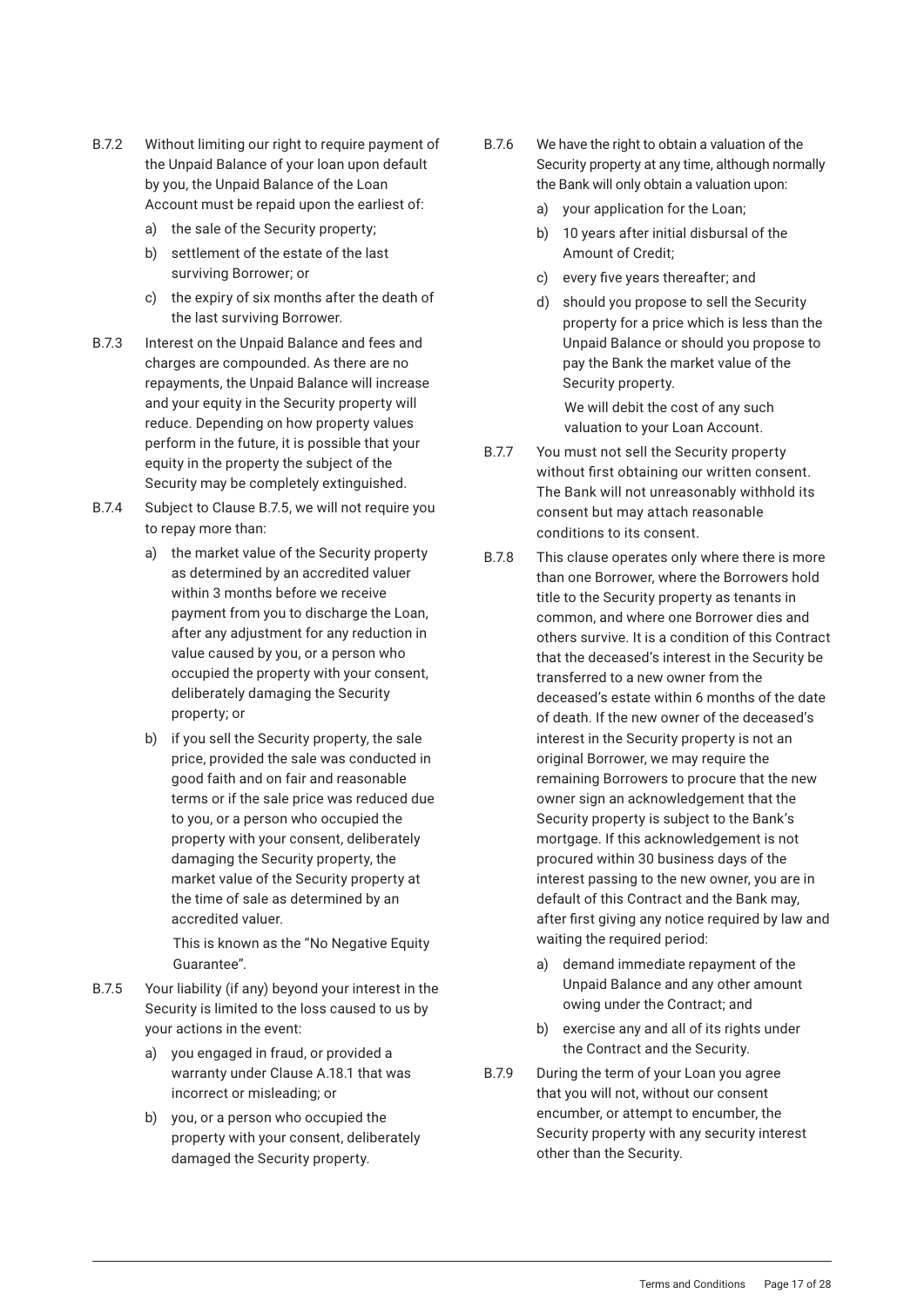Form 7A Disclosure about credit contracts – reverse mortgages

The rights of any spouse, partner or other resident in your home will be affected by this reverse mortgage.

#### **IMPORTANT**

#### THIS NOTICE INFORMS YOU HOW THIS REVERSE MORTGAGE WILL AFFECT THE RIGHTS OF OTHER PEOPLE LIVING IN YOUR HOME.

When this reverse mortgage needs to be repaid, if another person (including a spouse, partner or other family member) is living in your house THEY WILL HAVE TO MOVE OUT SO YOUR HOUSE CAN BE SOLD.

BEFORE YOU SIGN THE CONTRACT FOR THIS REVERSE MORTGAGE - You should carefully consider whether you want other people to continue living in the house, even if, for example, you move into aged care accommodation. To help you, you may wish to obtain independent legal advice.

If it is important to you that other people who live with you continue to have the right to remain in your home, then you should:

- **–** find a reverse mortgage that provides rights to other residents;
- **–** consider options other than a reverse mortgage.

If you need further information, go to www.moneysmart.gov.au.

MoneySmart shows you how reverse mortgages work.

Or call the Australian Securities and Investment Commission infoline on 1300 300 630.

The National Information Centre on Retirement Incomes (NICRI) also provides a free independent telephone information service to consumers covering all aspects of reverse mortgages.

To speak to an information officer from NICRI call 1800 020 110.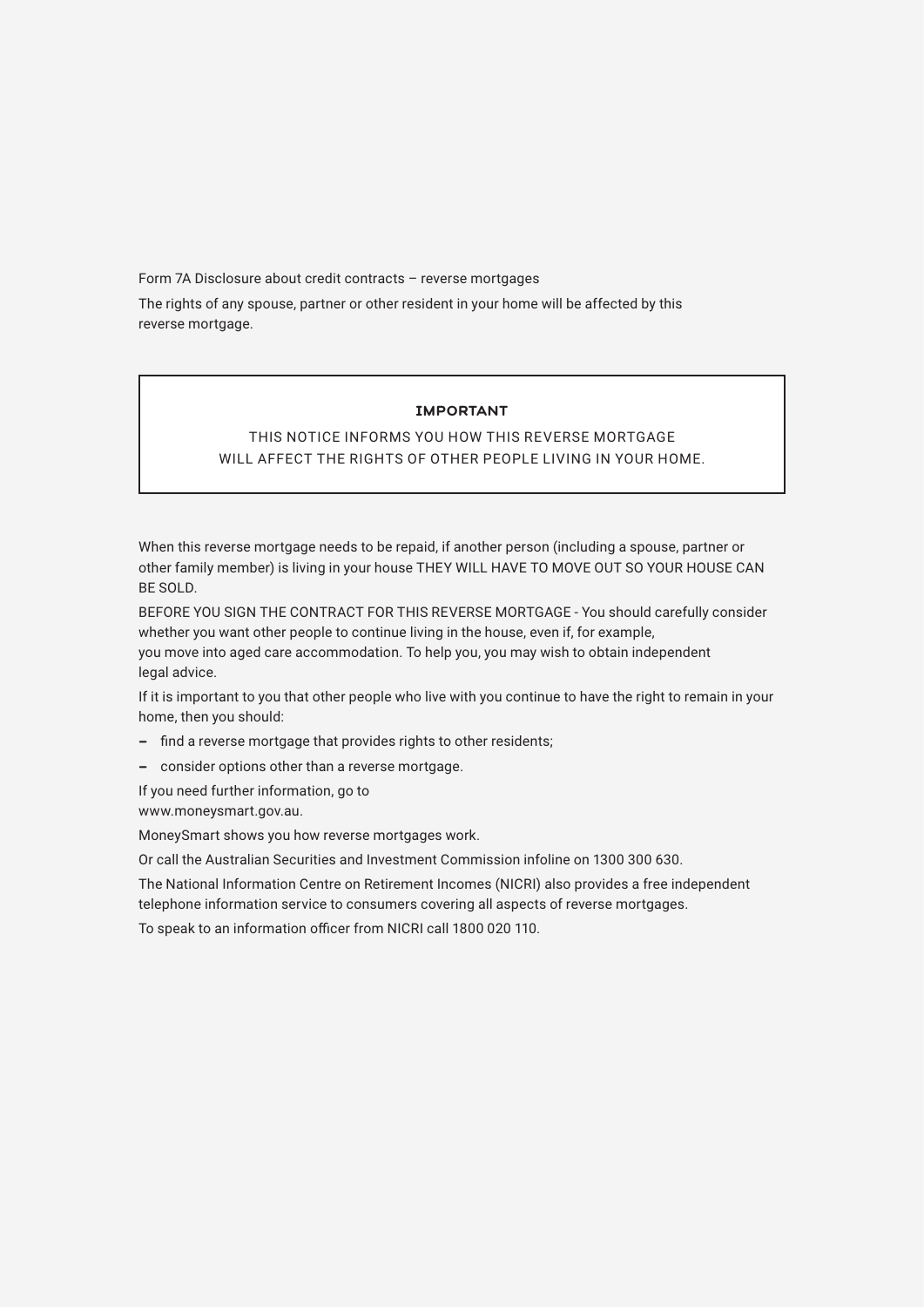#### **Part C**

# **Construction Loan Terms and Conditions**

#### **C.1 Building or improving your home**

- C.1.1 These provisions apply if the Loan purpose, or part of that purpose, is to carry out Works on or for the benefit of the property the subject of a Security. 'Works' includes, but is not limited to, building and changes to structures, earthworks and excavation, demolition and removal of materials of all kinds.
- C.1.2 Before any part of the Amount of Credit is advanced under the Contract in respect of the Works, you must deliver to us and we must approve:
	- a) a copy of the fixed price building contract, local shire, departmental or council building approval and plans and specifications for the Works ('Specifications'). You acknowledge that any amount by which the construction costs under that contract exceed the fixed price will not be funded by the Bank;
	- b) a copy of the builder's contract Works insurance policy showing the Bank's interest as mortgagee;
	- c) if you are an owner builder:
		- i) a current building licence;
		- ii) a bill of quantities prepared by a quantity surveyor; and
		- iii) a progress payment schedule and construction timetable; and
	- d) a valuation report from a valuer acceptable to the Bank who has perused the plans, Specifications and costings for the Works confirming that:
		- i) the costings are accurate; and
		- ii) the value of the constructed dwelling is acceptable to the Bank for lending purposes.
- C.1.3 You acknowledge and agree that:
	- a) the Works must be completed in accordance with the Specifications and within a period acceptable to the Bank;
	- b) we may inspect the Works at any time to assess their value; and
	- c) you will not expend monies in excess of the costing approved by us for the Works without the prior written consent of the Bank. You acknowledge that we will not provide additional finance to fund any Works which exceed those costings approved by us for the Works.
- C.1.4 We may provide the Loan in respect of the Works by progress payments unless we specify other arrangements.
- C.1.5 If progress payments apply we may make up to six progress payments subject to:
	- a) the contribution which you have told us you are applying towards the Works must be used before we provide any part of the Loan;
	- b) an invoice being produced for the Works completed (and not the materials on site) in respect of which each progress payment is sought;
	- c) such satisfactory inspection of the Works as may be required by the Bank from time to time;
	- d) receipt of your authorisation to make each progress payment;
	- e) you not being in default under the Contract; and
	- f) if the Works include constructing and delivering a transportable structure to the property, no progress payment will be made until the structure is affixed to the land.
- C.1.6 If the Loan is not fully advanced after 24 months from the date of the Contract, the Loan may be treated as fully advanced in which case no additional amount may be advanced to you and the Amount of Credit will be reduced to the amount currently owing.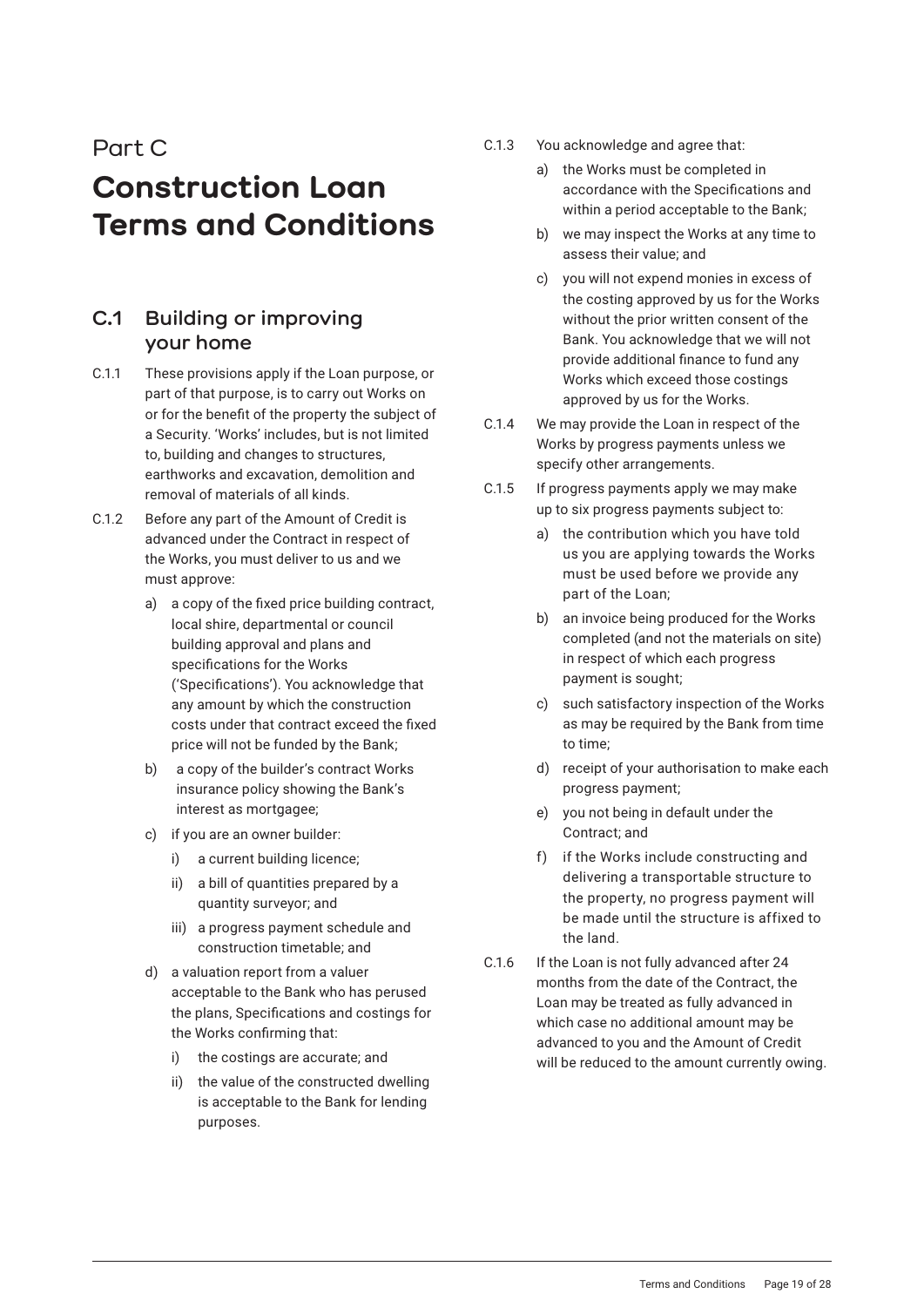#### **Part D**

# **Equity Loan Terms and Conditions\***

#### **D.1 Credit limit**

- D.1.1 The Credit Limit is the amount specified as the 'Credit Limit' in the Schedule or such other amount as the Bank may notify from time to time. It is the maximum Amount of Credit you may obtain under the Contract.
- D.1.2 We can, acting reasonably, reduce or cancel the Credit Limit at any time, whether or not you have breached the Contract. We will tell you in writing if we reduce the Credit Limit when you are not in breach of the Contract.
- D.1.3 You may cancel or request a change in the Credit Limit at any time. If you request a change in the Credit Limit, the request must be made to us by all Borrowers. We are under no obligation to increase the Credit Limit.
- D.1.4 You can draw down amounts of credit up to the Credit Limit and redraw amounts of credit you have repaid but the Unpaid Balance of the Loan Account must never exceed your Credit Limit. Any amount in excess of the Credit Limit must be paid to us immediately.
- D.1.5 The Credit Limit does not change simply because we debit an amount to the Loan Account that causes the Unpaid Balance of the Loan Account to exceed the Credit Limit.

#### **D.2 Loan payable on demand**

- D.2.1 We can, acting reasonably (for example, if we suspect any fraud), demand at any time that you pay the Unpaid Balance (and any amounts accrued or charged but not yet debited to the Loan Account) whether or not you have breached the Contract.
- D.2.2 If we make that demand:
	- a) the Credit Limit is cancelled; and

b) you must immediately pay to us the Unpaid Balance (and any amounts accrued or charged but not yet debited to the Loan Account).

#### **D.3 Cancellation of credit limit**

- D.3.1 If the Credit Limit is cancelled by you or us:
	- a) you cannot, and must not attempt to, access or draw down any further credit from the Loan Account; and
	- b) the rest of the Contract continues to operate in relation to any credit previously provided under the Contract and, unless any demand is made for the payment of the Unpaid Balance, you must immediately make arrangements with us to repay the Unpaid Balance in full.

#### **D.4 Statements of account**

- D.4.1 We will send you a statement of account every three months where you have an Equity Loan.
- D.4.2 Notwithstanding Clause D.4.1 we may not send you a statement if the law does not require us to do so.

#### **D.5 Facility Review**

- D.5.1 We have the right to conduct a review of your Loan.
- D.5.2 Where we reasonably request, you must provide us with any information or documents relevant to your Loan (including but not limited to) your financial position or that of any Guarantor and any information relevant to the Security.
- D.5.3 This clause does not limit our right (acting reasonably) to demand payment at any time of the Unpaid Balance.

<sup>\*</sup> Effective 1 January 2019, all Equity Loans are withdrawn form sale, Credit limit increases will not be accepted on existing Equity Loans from this date.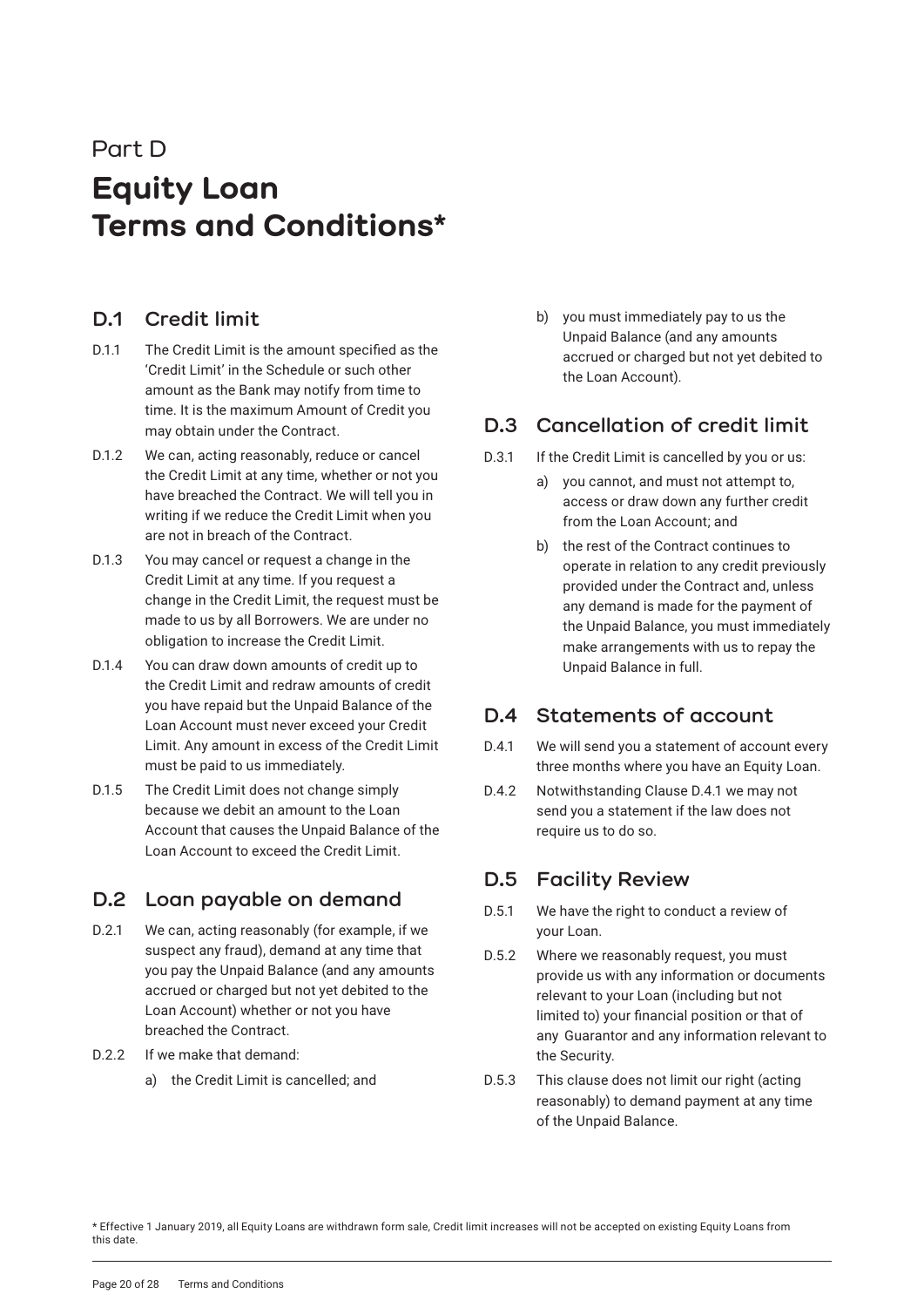# **Part E Fixed Interest Rate Loan Terms and Conditions**

#### **E.1 Annual percentage rate**

- E.1.1 If the Loan is not required to be repaid in full at the end of the fixed interest rate period the annual percentage rate applicable to the Loan is determined according to Clause A.5.3.
- E.1.2 The fixed rate may change between the Disclosure Date and the date the Loan or any part of it is advanced. Further, if we agree to vary the Contract so that it becomes subject to a fixed interest rate, the fixed rate may change between the Disclosure Date and the date we give effect to that variation. If the fixed rate changes from the Disclosure Date in either event, the rate that applies for the fixed interest rate period will, except where you pay the Fixed Rate Cap Fee, be the fixed rate at the date the Loan is advanced (or, as relevant, the date the variation to a fixed rate effected by us). The repayments you are required to make may change accordingly.
- E.1.3 If you elect to cap the rate, pay the Fixed Rate Cap Fee and, in the capped rate period, the Loan or any part of it is advanced (or, as relevant, the variation to a fixed rate is effected by us), the rate that applies for the fixed interest rate period will be the lesser of the capped rate or the fixed rate at the date the Loan, or any part of it, is advanced (or, as relevant, the variation to a fixed rate effected by us).

## **E.2 Early repayments**

E.2.1 You can pay out the full amount of your Loan at any time, but should you do so you will also be required to pay the fees described in the Schedule including any 'Fixed Rate Break Cost' (Early Termination Amount) as detailed in Clause E.3.1.

E.2.2 You must not repay any part of the Loan (other than the full amount) before the end of the fixed interest rate period otherwise than by the repayments required in the Schedule, unless we give written consent to or makes demand for the payment (see Clause E.3) or it is authorised by Clause E.4.

#### **E.3 Prepayment or Loan Variations**

- E.3.1 Unless clause E.3.2 applies, you must pay the Bank the 'Fixed Rate Break Cost' (Early Termination Amount) calculated in accordance with the Schedule if the fixed rate is broken at any time during the fixed interest rate period, including where:
	- a) the Loan or any part of it is paid prior to its due date during the fixed interest rate period as a result of:
		- **–** you exercising your right to pay out the Loan; or
		- **–** the Bank consenting to the early repayment of a part of the Loan; or
	- b) the Loan is varied or terminated at your request, including but not limited to transferring your Loan to another product type, changing of interest rate tier within the same product or splitting your Loan or combining it with another home loan; or
	- c) the Bank demanding payment of the Loan in the event of default.
- E.3.2 You do not have to pay the 'Fixed Rate Break Cost' (Early Termination Amount) if your 'Surplus Position' immediately after making any early repayment remains within the 'Allowable Surplus Position Limit'. See Clause E.4.1 for the meaning of these terms.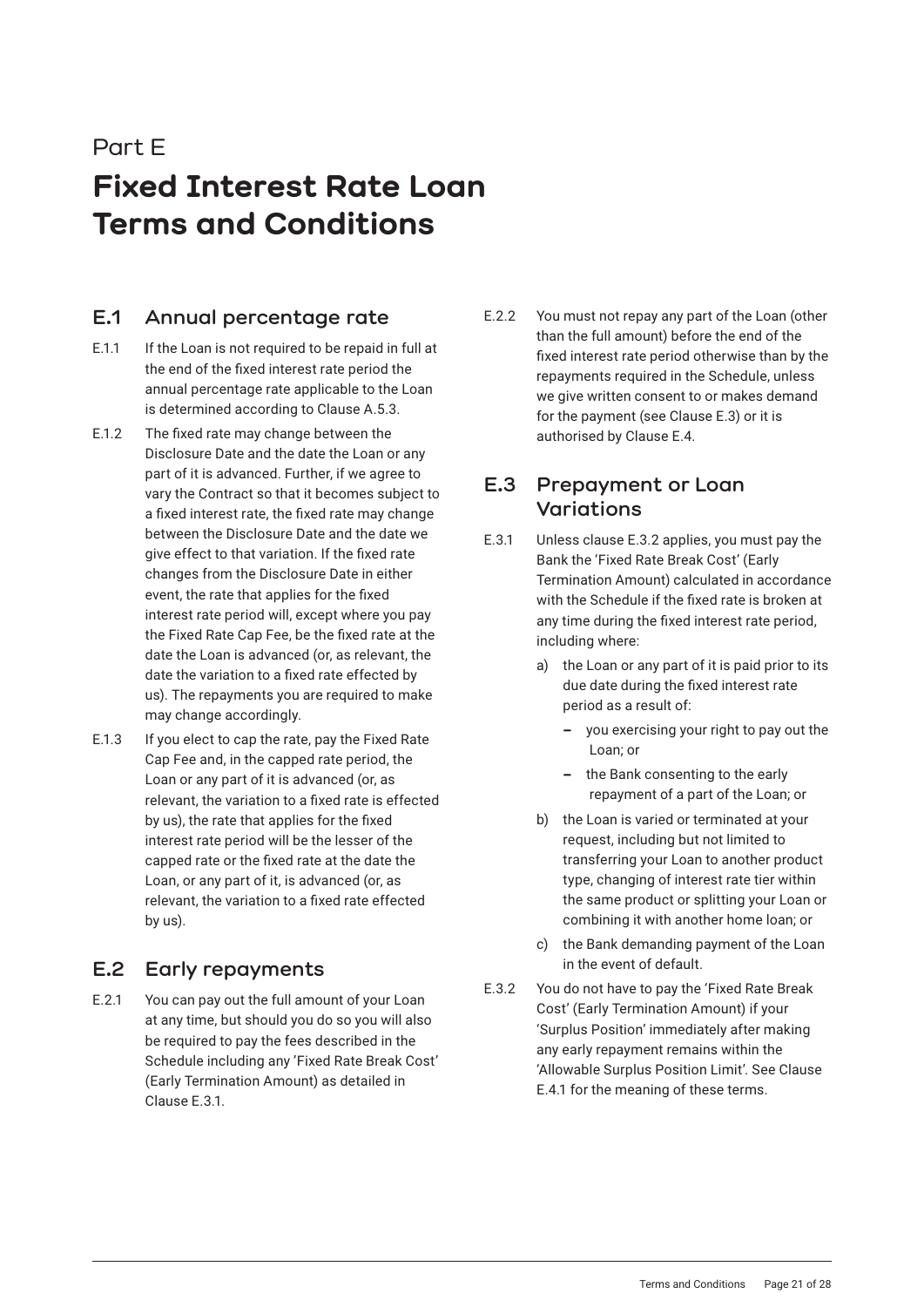## **E.4 Excess Repayments**

- E.4.1 During the fixed interest rate period, you must not make excess repayments that exceed the minimum repayments required under the Contract unless:
	- a) you have received our prior approval; or
	- b) your 'Surplus Position' after making an early repayment remains within the 'Allowable Surplus Position Limit'. Clauses E.4.2 to E.4.3 below explain what the 'Surplus Position' and 'Allowable Surplus Position Limit' is.
- E.4.2 The 'Surplus Position' is the aggregate amount during a Fixed Rate Year of all payments that you have made that exceed the minimum repayments required under the Contract reduced by the aggregate of any amounts you have redrawn under the Home Loan Access Facility during that Fixed Rate Year.
- E.4.3 The 'Allowable Surplus Position Limit' for any Fixed Rate Year of the fixed interest rate period is \$10,000.
- E.4.4 A 'Fixed Rate Year' is:
	- **–** for the first year of the fixed interest rate period, the calendar year from the date of commencement of the fixed interest rate period; and
	- **–** for each subsequent year of the fixed interest rate period, the calendar year from each anniversary date of the fixed interest rate period.
- E.4.5 If you make an excess repayment that is not in accordance with clause E.4.1, we may refund this payment back to you. Where this payment has not been refunded, we will apply it to the Unpaid Balance of the Loan Account.

Please refer to the Schedule for details of any fees that may apply.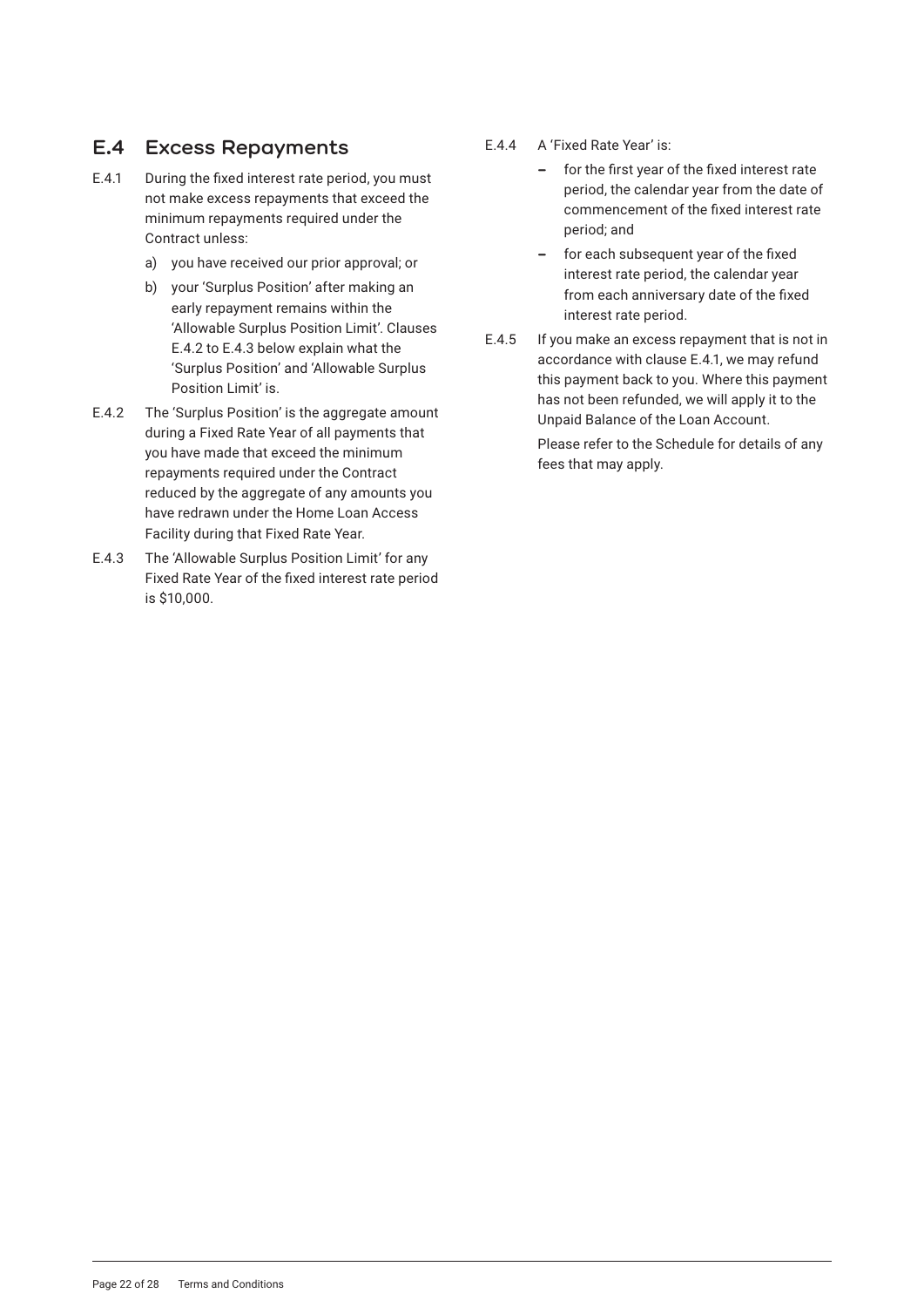# **Part F Credit Guide**

Bankwest, a division of the credit provider, Commonwealth Bank of Australia ABN 48 123 123 124 AFSL/Australian credit licence 234945.

This Credit Guide gives you some information about our dispute resolution procedures and responsible lending obligations. If you have any queries, you can contact us at your local branch or call **13 17 19**.

#### **We will not make an unsuitable contract with you**

We are not permitted to enter into a credit contract or increase the credit limit of an existing credit contract if the contract would be unsuitable for you. A contract will be unsuitable for you if at the time of our assessment it is likely that you will be unable to comply with your financial obligations under the contract or could only do so with substantial hardship, or if the contract will not meet your requirements and objectives.

In order to ensure that we do not enter into a contract with you that is unsuitable, we are required to make reasonable inquiries about your financial situation, your requirements and objectives and to take reasonable steps to verify your financial situation.

#### **We will make an assessment that the contract is not unsuitable for you**

We are required to assess that the credit contract is not unsuitable for you before we enter into the contract or agree to increase your credit limit.

If you request a copy of the assessment before entering into the credit contract or increasing your credit limit, we will not enter into the contract or increase your credit limit until we have given you a copy of the assessment.

You may also request a copy of the assessment within 7 years of the date the contract is made or your credit limit is increased. If your request is made within 2 years, we will provide you with the assessment within 7 business days of your request, otherwise we will provide you with the assessment within 21 business days. We will not charge you a fee for providing the assessment.

**If you have a dispute in relation to your credit contract**

#### **F.1 Dispute resolution process**

At Bankwest we believe in listening to our customers. This is the only way to continually improve our products and services to meet your needs. If you have a complaint about our services, facilities or any other aspect of Bankwest, we'd like to hear from you.

Please contact us on **13 17 19**. You can also give feedback in the following ways:

- a) by calling our toll free number 1800 650 111;
- b) by completing our feedback form;
- c) by visiting **bankwest.com.au** and completing our electronic feedback form.

Our staff will do everything they can to rectify your problem immediately. We strive, wherever possible, to resolve your complaint within five (5) working days.

If you're still not satisfied, you can ask our Customer Care Team to review the matter. Contact them by writing to:

#### **Manager Customer Care GPO Box E237,Perth WA 6841 Telephone (free call): 1800 650 111**

You will be advised of the details (including the timeframes) of our internal dispute resolution process and an officer with the appropriate authority to resolve the dispute will investigate your complaint thoroughly. We will do our best to resolve any complaint promptly and to your satisfaction.

If you're not satisfied with our handling of your matter, you can refer your complaint to external dispute resolution.

The Australian Financial Complaints Authority (AFCA) scheme is a free service established to provide you with an independent mechanism to resolve specific complaints.

The contact details for AFCA are:

**GPO Box 3,Melbourne Vic 3001 Telephone: 1800 931 678 (9am – 5pm AEST) Fax: (03) 9613 6399 Email: info@afca.org.au www.afca.org.au**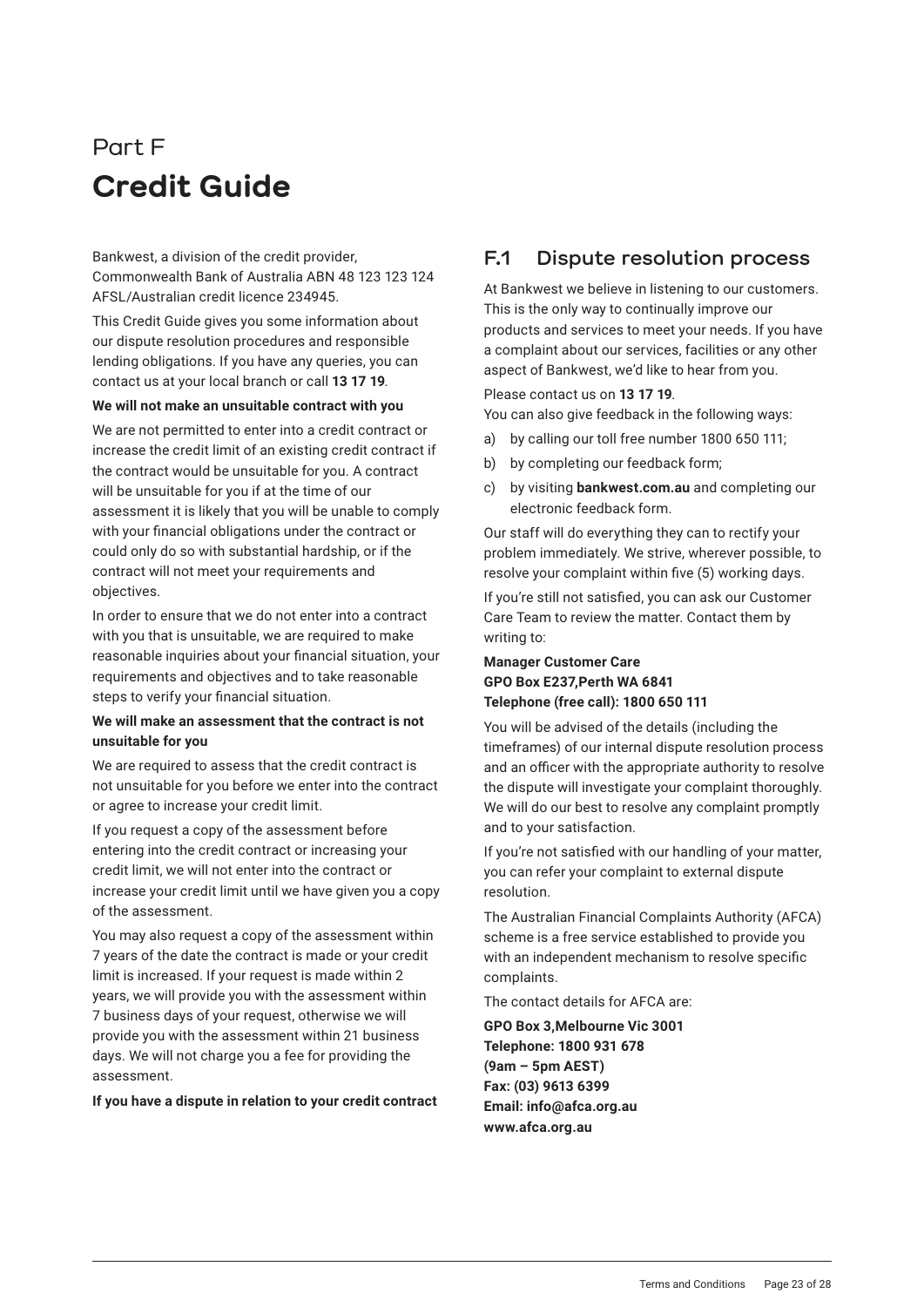# **Part G Information Statement**

This Statement only applies to Contracts subject to the National Credit Code. It does not apply, for example, to loans made for business purposes.

#### **G.1 Things you should know about your proposed credit contract**

This statement tells you about some of the rights and obligations of yourself and us, your credit provider. It does not state the terms and conditions of the Contract. If you have any concerns about the Contract, contact your credit provider and, if you still have concerns, your credit provider's external dispute resolution scheme, or get legal advice.

## **G.2 The Contract**

How can I get details of my proposed credit contract? Your credit provider must give you a precontractual statement containing certain information about the Contract. The precontractual statement, and this document, must be given to you before:

- **–** the Contract is entered into; or
- **–** you make an offer to enter into the Contract,

whichever happens first.

#### **G.3 How can I get a copy of the final Contract?**

If the Contract document is to be signed by you and returned to your credit provider, you must be given a copy to keep. Also, the credit provider must give you a copy of the final contract within 14 days after it is made. This rule does not, however, apply if the credit provider has previously given you a copy of the contract document to keep.

If you want another copy of the Contract write to your credit provider and ask for one. Your credit provider may charge you a fee but must give you a copy:

- **–** within 14 days of your written request if the original Contract came into existence one (1) year or less before your request; or
- **–** otherwise within 30 days of your written request.

#### **G.4 Can I terminate the Contract?**

Yes. You can terminate the contract by writing to the credit provider so long as you have not obtained any credit under the Contract. However, you will still have to pay any fees or charges incurred before you terminate the Contract.

#### **G.5 Can I pay my credit contract out early?**

Yes. Pay your credit provider the amount required to pay out your credit contract on the day you wish to end the Contract.

#### **G.6 How can I find out the pay out figure?**

You can write to your credit provider at any time and ask for a statement of the pay out figure as at any date you specify. You can also ask for details of how the amount is made up. Your credit provider must give you the statement within 7 days after you give your request to the credit provider. You may be charged a fee for the statement.

## **G.7 Will I pay less interest if I payout my Contract early?**

Yes. The interest you can be charged depends on the actual time money is owing. However, you may have to pay an early termination charge (if the Contract permits your credit provider to charge one) and other fees.

#### **G.8 Can my Contract be changed by your credit provider?**

Yes, but only if the Contract says so.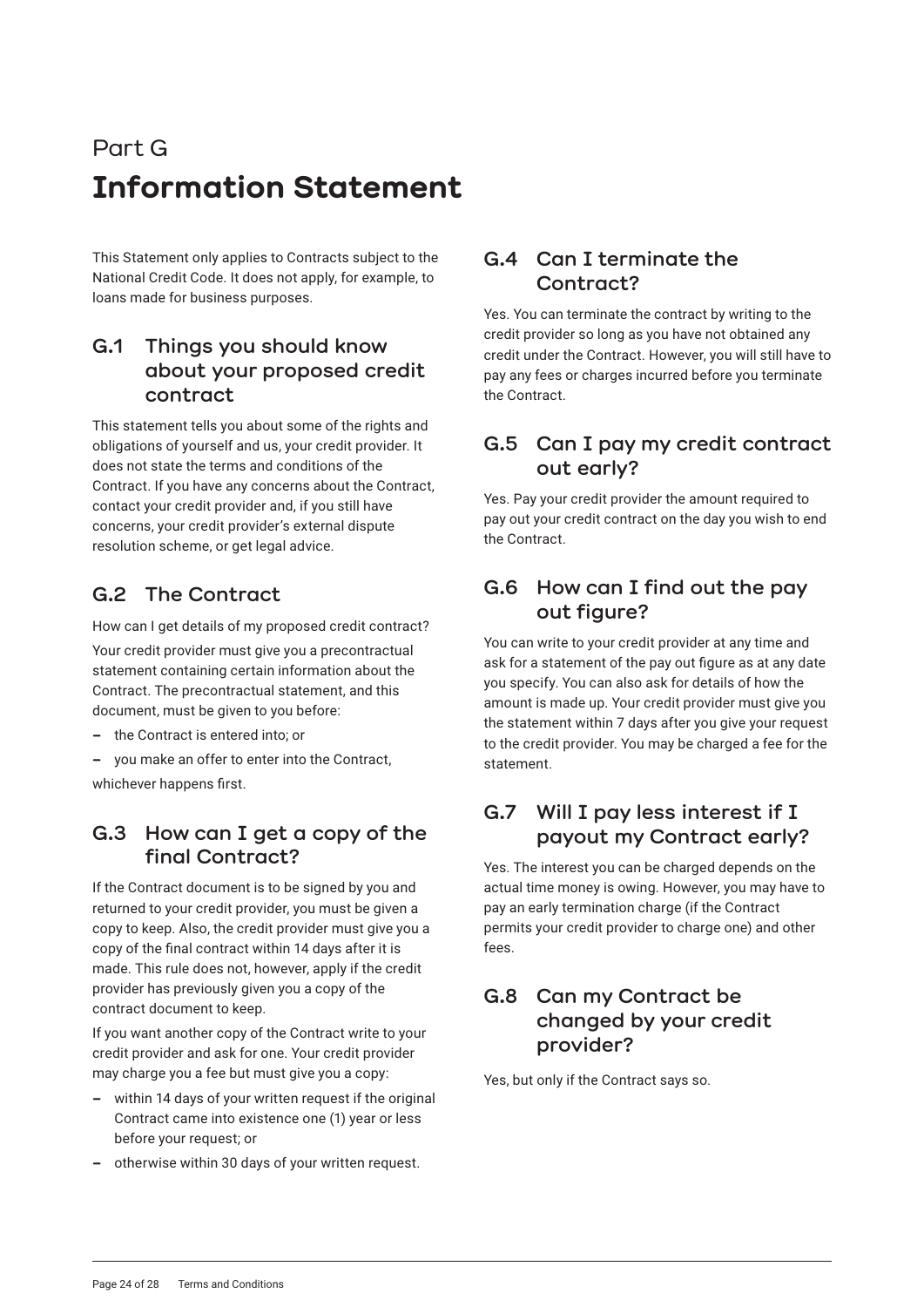#### **G.9 Will I be told in advance if my credit provider is going to make a change in the Contract?**

That depends on the type of change. For example:

- **–** you get at least same day notice for a change to an annual percentage rate. That notice may be a written notice to you or a notice published in a newspaper.
- **–** you get at least 20 days advance written notice for:
	- **–** a change in the way in which interest is calculated;
	- **–** a change in credit fees and charges; or
	- **–** any other changes by your credit provider,

except where the change reduces what you have to pay or the change happens automatically under the Contract.

#### **G.10 Is there anything I can do if I think that my Contract is unjust?**

Yes. You should first talk to your credit provider. Discuss the matter and see if you can come to some arrangement.

If that is not successful, you may contact your credit provider's external dispute resolution scheme. External dispute resolution is a free service established to provide you with an independent mechanism to resolve specific complaints. Your credit provider's external dispute resolution provider is the **Australian Financial Complaints Authority** and can be contacted at:

#### **GPO Box 3, Melbourne Vic 3001**

or phone, email, online or by fax to:

**Telephone: 1800 931 678 Email: info@afca.org.au Website: www.afca.org.au Fax: (03) 9613 6399**

Alternatively, you can go to court. You may wish to get legal advice, for example from your community legal centre or Legal Aid. You can also contact ASIC, the regulator, for information on 1300 300 630 or through ASIC's website at **http://www.asic.gov.au**.

#### **G.11 Do I have to take out insurance?**

Your credit provider can insist you take out or pay the cost of types of insurance specifically allowed by law. These include mortgage indemnity insurance and insurance over property covered by any mortgage. Otherwise, you can decide if you want to take out insurance or not.

If you take out insurance, the credit provider can not insist that you use any particular insurance company.

#### **G.12 Will I get details of my insurance cover?**

Yes, if you have taken out insurance over mortgaged property or consumer credit insurance and the premium is financed by your credit provider. In that case the insurer must give you a copy of the policy within 14 days after the insurer has accepted the insurance proposal. Also, if you acquire an interest in any such insurance policy which is taken out by your credit provider then, within 14 days of that happening, your credit provider must ensure you have a written notice of the particulars of that insurance. You can always ask the insurer for details of your insurance contract. If you ask in writing your insurer must give you a statement containing all the provisions of the Contract.

#### **G.13 If the insurer does not accept my proposal, will I be told?**

Yes, if the insurance was to be financed by the credit contract. The insurer will inform you if the proposal is rejected.

#### **G.14 In that case, what happens to the premiums?**

Your credit provider must give you a refund or credit unless the insurance is to be arranged with another insurer.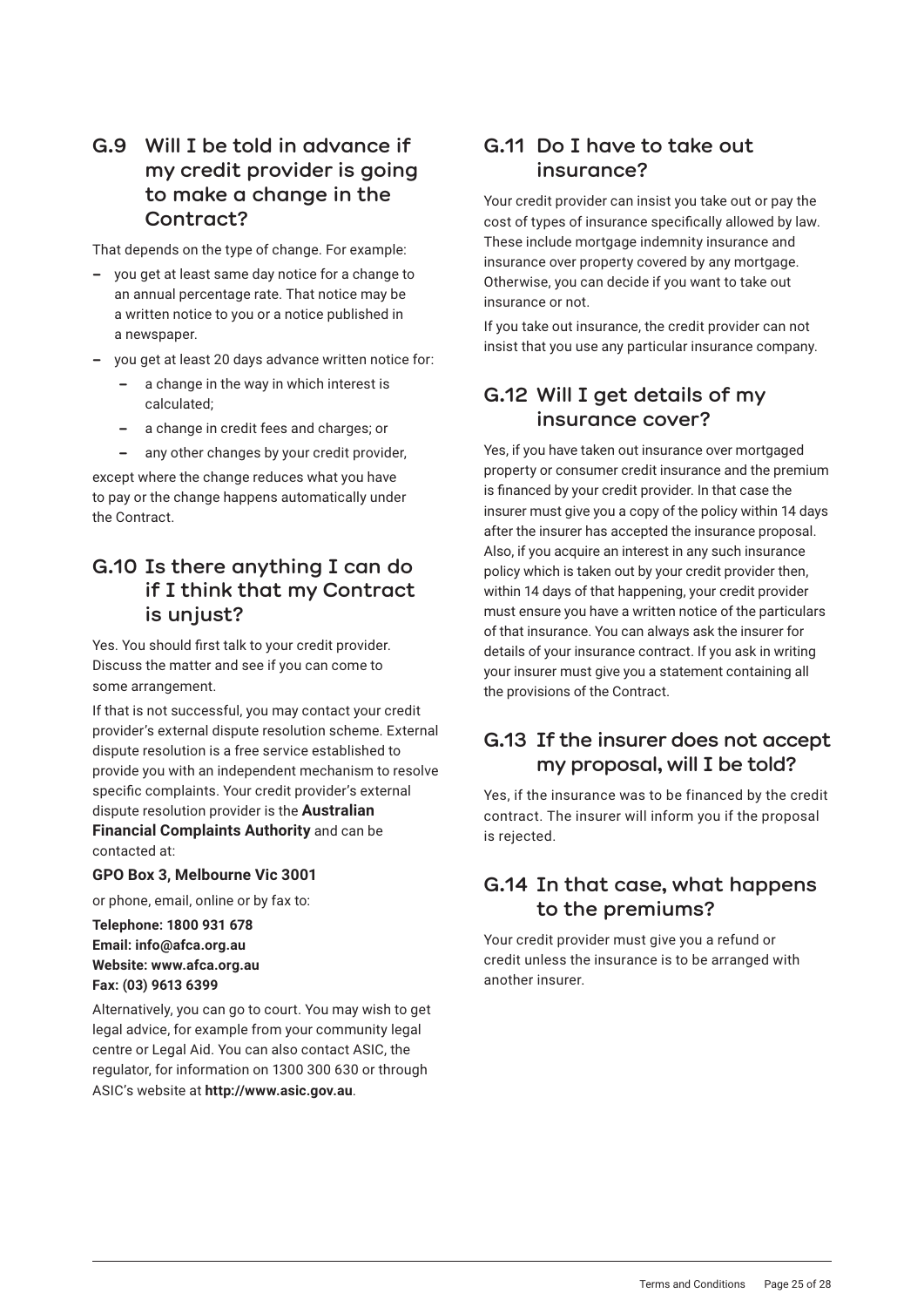#### **G.15 What happens if my credit contract ends before any insurance contract over mortgaged property?**

You can end the insurance contract and get a proportionate rebate of any premium from the insurer.

#### **G.16 If my Contract says I have to give a mortgage, what does this mean?**

A mortgage means that you give your credit provider certain rights over any property you mortgage. If you default under the Contract, you can lose that property and you might still owe money to the credit provider.

#### **G.17 Should I get a copy of my mortgage?**

Yes. It can be part of your credit contract or, if it is a separate document, you will be given a copy of the mortgage within 14 days after your mortgage is entered into. However, you need not be given a copy if the credit provider has previously given you a copy of the mortgage document to keep.

#### **G.18 Is there anything that I am not allowed to do with the property I have mortgaged?**

The law says you cannot assign or dispose of the property unless you have your credit provider's, or the court's, permission. You must also look after the property. Read the mortgage document as well. It will usually have other terms and conditions about what you can or cannot do with the property.

#### **G.19 What can I do if I find that I cannot afford my repayments and there is a mortgage over Property?**

#### **See the answers to questions 21 and 22. Otherwise you may:**

- **–** sell the property, but only if your credit provider gives permission first; or
- **–** give the property to someone who may then take over the repayments, but only if the credit provider gives permission first. If your credit provider won't

give permission, you can contact their external dispute resolution scheme for help. If you have a guarantor, talk to the guarantor who may be able to help you. You should understand that you may owe money to the credit provider even after mortgaged property is sold.

#### **G.20 Can my credit provider take or sell the mortgaged property?**

Yes, if you have not carried out all of your obligations under the Contract.

#### **G.21 What do I do if I cannot make a repayment?**

Get in touch with your credit provider immediately. Discuss the matter and see if you can come to some arrangement. You can ask your credit provider to change the Contract in a number of ways, for example:

- **–** to extend the term of the Contract and either reduce the amount of each payment accordingly or defer payments for a specified period; or
- **–** to simply defer payments for a specified period.

#### **G.22 What if my credit provider and I cannot agree on a suitable arrangement?**

If the credit provider refuses your request to change the repayments, you can ask the credit provider to review this decision if you think it is wrong. If the credit provider still refuses your request you can complain to the external dispute resolution scheme that your credit provider belongs to. Further details about this scheme are set out below in question 24.

#### **G.23 Can my credit provider take action against me?**

Yes, if you are in default under the Contract. But the law says that you cannot be unduly harassed or threatened for repayments. If you think you are being unduly harassed or threatened, contact the credit provider's external dispute resolution scheme or ASIC, or get legal advice.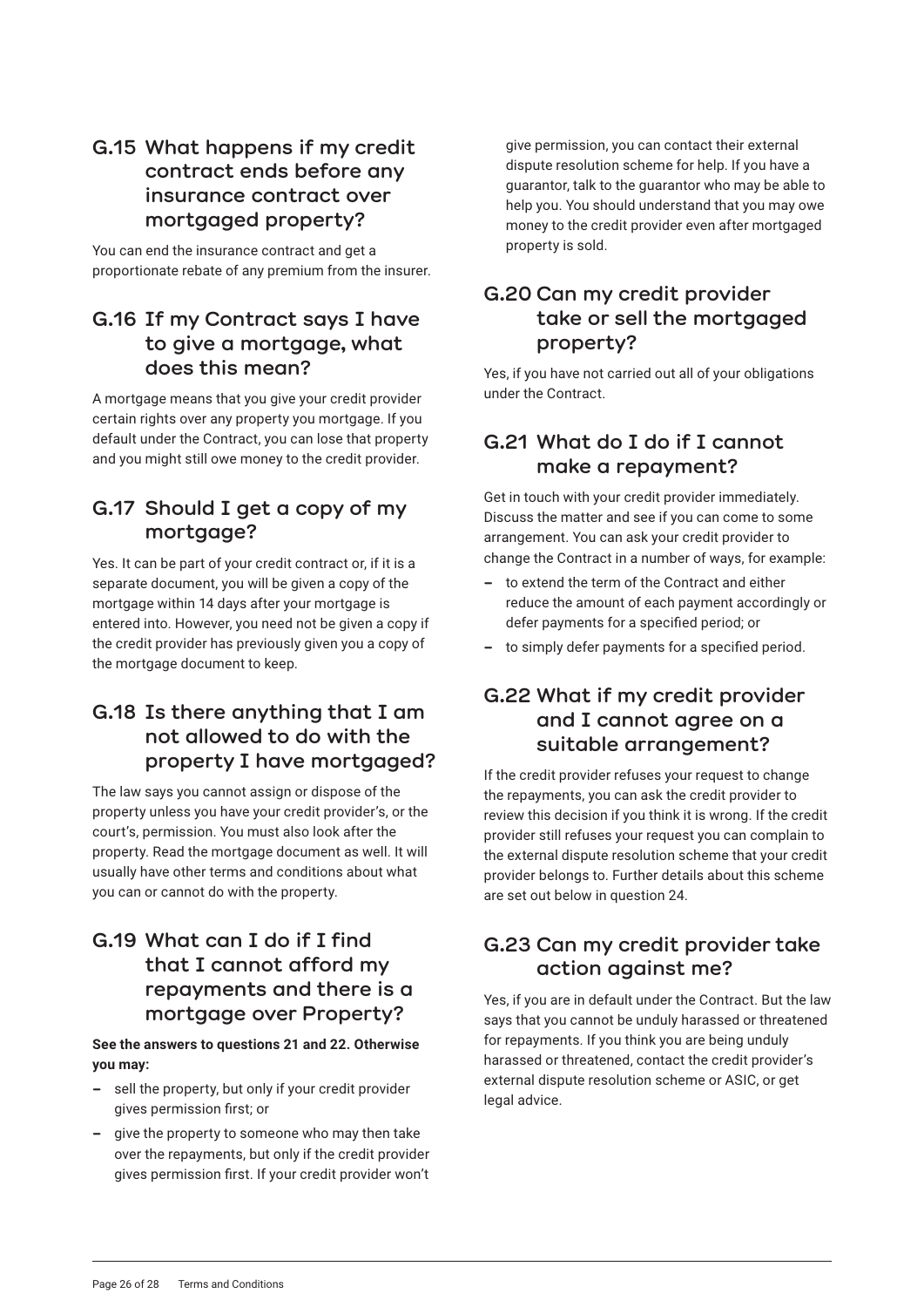#### **G.24 Do I have any other rights and obligations?**

Yes. The law will give you other rights and obligations. You should also **read your contract** carefully.

**If you have any complaints about your credit contract, or want more information, contact your credit provider. You must attempt to resolve your complaint with your credit provider before contacting the your credit provider's external dispute resolution scheme. If you have a complaint which remains unresolved after speaking to your credit provider you can contact the your credit provider's external dispute resolution scheme or get legal advice. External dispute resolution is a free service established to provide you with an independent mechanism to resolve specific complaints. Your credit provider's external dispute resolution provider is the Australian Financial Complaints Authority and can be contacted at:**

**GPO Box 3, Melbourne Vic 3001** 

or phone, email, online or by fax to:

**Telephone: 1800 931 678 Email: info@afca.org.au Website: www.afca.org.au Fax: (03) 9613 6399**

**Please keep this information statement. You may want some information from it at a later date.**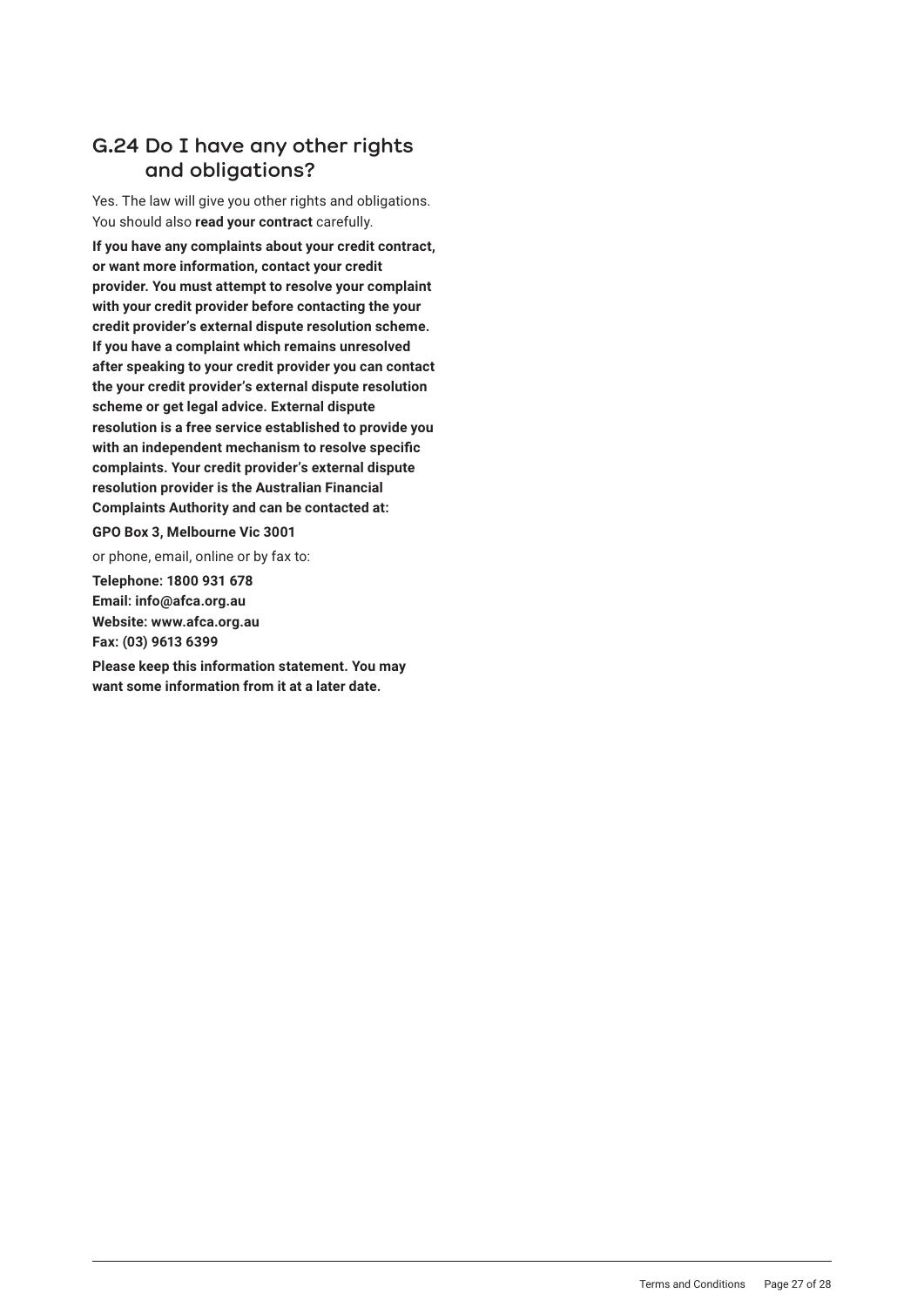**This page has intentionally been left blank**